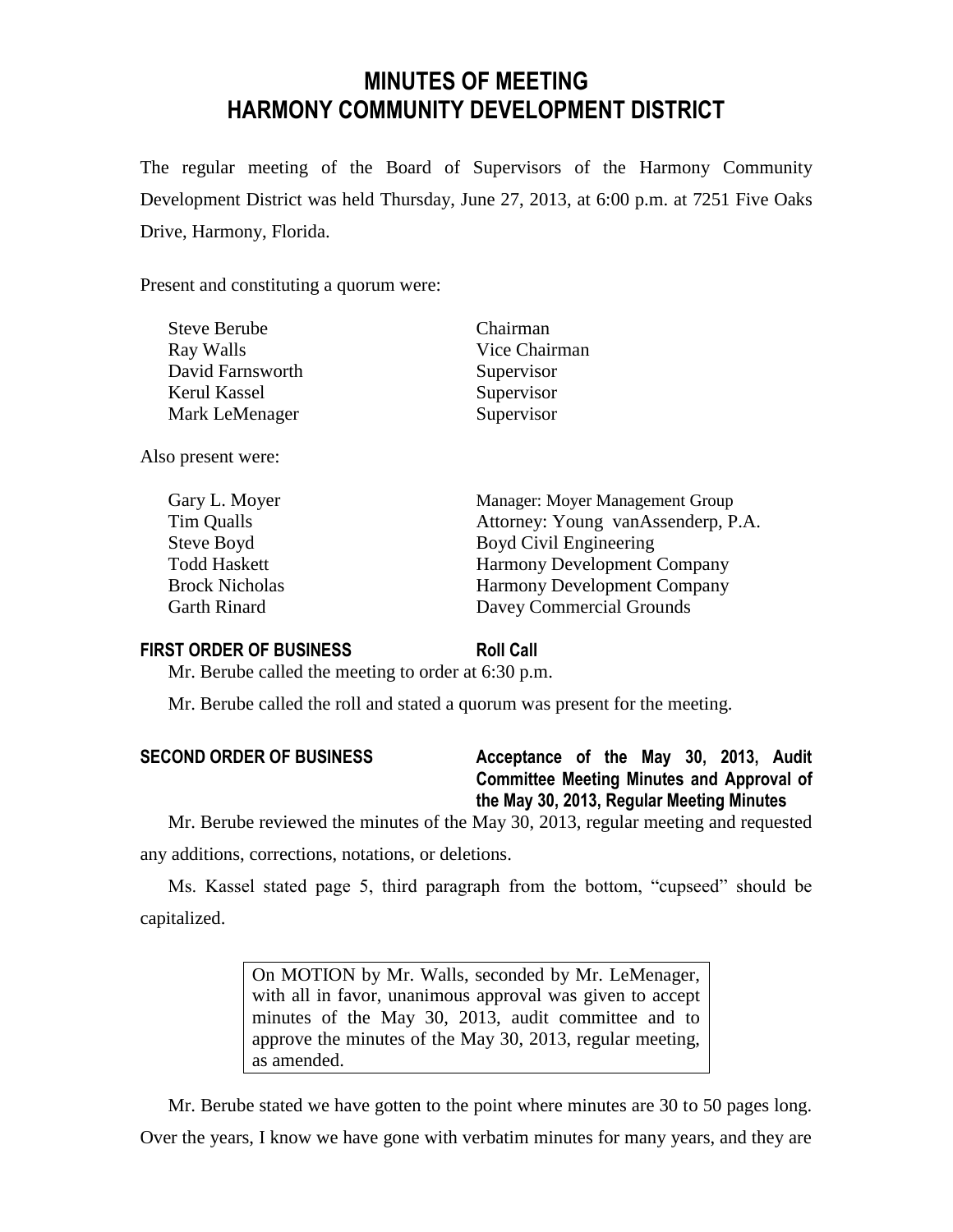pretty much a recap of everything we discuss. Ms. Brenda Burgess does a wonderful job. I do not know what the feeling of the Board is, but Robert's Rules of Order say one page per hour. That might be a little short. Do we want to continue to have 30 to 50 pages of minutes each month? Do we want to give Ms. Burgess a little leeway to consolidate somewhat?

Mr. Walls asked what do you do in other Districts?

Mr. Moyer stated this goes back almost 40 years when I got into this business. I was aware that other governments have abbreviated minutes of one page per hour. The problem with that, and the reason we do almost verbatim minutes—you cannot say "verbatim" but they are close—is five years from now when a residents comes here and asks why did you do something, I am not smart enough to tell them why we did that. I do not remember why we did that five years ago. Maybe now I could do that, but at that time, I was managing a couple hundred Districts, and there was no way I could remember. So I realized it was a lot of work, but I am willing to have our people put that work into these minutes so at least we know why we made a decision the way we did.

Mr. Walls stated I think that is a great history. I go back to the minutes sometimes because I wonder why certain decisions were made. When we meet every month, it is hard to remember when we did certain things. I know it is a lot of work, but I like it.

Ms. Kassel stated I am good keeping them this way.

Mr. Berube stated from our perspective, we just read through it.

Ms. Kassel stated but it reminds me of when something has not been addressed to bring it up at the next meeting.

Mr. Berube stated I know it is a lot of work for all concerned, including us. I am fine either way. We do not waste paper by printing the minutes anymore. It is just a little bit of time on the part of a few people.

# **THIRD ORDER OF BUSINESS Audience Comments**

Ms. Nancy Albert stated we live on Clay Brick Road. Our big concern is across the street from our residence is the ugliest thing you have ever seen. It is alongside of the tunnel. They tore all those things up and they never bothered to put down some groundcover. The real estate people are taking people around that area so prospective buyers do not see it. I saw someone looking at it today.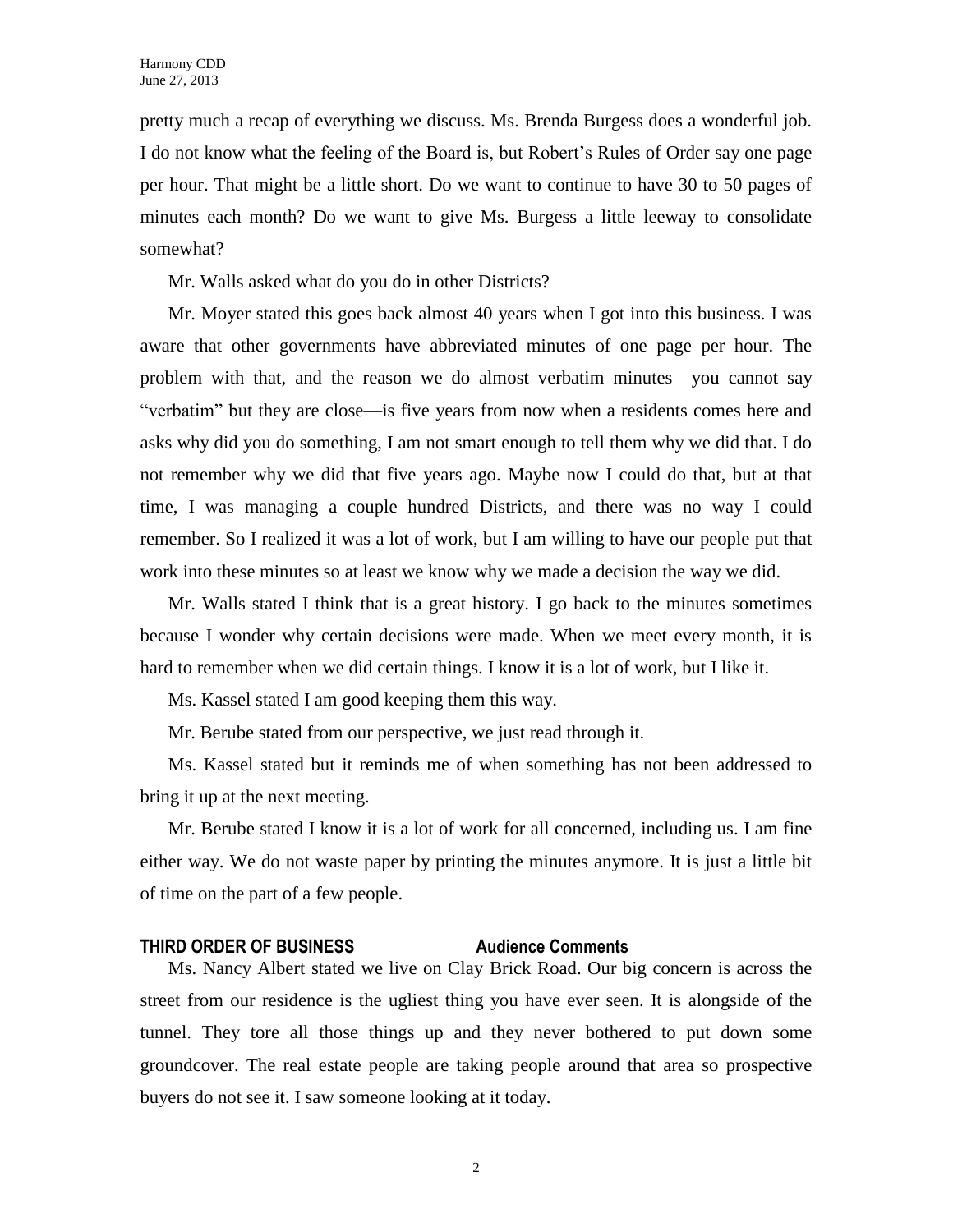Mr. Berube stated I was there last week because another resident made the same comment to me. I have already turned it over to Mr. Haskett, and I included a picture.

Mr. Haskett stated it has been on the list for Davey for quite some time of how to address it. It used to have dune sunflower, which died off over the years. The landscape fabric that is there now is starting to deteriorate, so you are getting erosion. You are seeing a lot of issues with it now. Mr. Rinard is looking at several different plants to put in there.

Mr. Rinard stated I was going to address this with the Board later on the agenda. We have been talking about landscape replacement and fillers in relation to the Lakeshore Park proposal and the design work at the roundabout. We provided a proposal for the Lakeshore Park roundabout. As time went on, turf conditions improved and plant conditions improved. We discussed not spending that money in that location but move it throughout the community. Since that time, I have been working on taking an assessment and working on a plan with the idea of using Florida natives and Florida-friendly plant material. That area, the embankment is on my list this evening with a couple different suggestions. Plumbago is one of them, Confederate Jasmine is another, as well as Perennial Peanut. Of those three, I recommend the Confederate Jasmine. It is a little bit larger plant. You can space it out a little bit wider. Its natural growth characteristic is to spread in color. You will get some flowering out of it as well as some fragrance. The closer we space them, the more units we will require, so the higher the cost.

Mr. Berube stated we can continue this discussion for Mr. Rinard's report and proposal. We have a plan coming.

Ms. Albert stated when we had these really bad storms, you really have to watch that area across that street because the limbs are all broken off the trees.

Mr. Berube asked on the hillside?

Ms. Albert stated no, right across the street where the trees are.

Ms. Kassel asked on the far side of the sidewalk on the opposite side of the street?

Ms. Albert stated toward the highway. You might just keep an eye on that because of all the branches, and I am sure it just happened. I was wondering what would happen if we had a liaison from Ashley Park attend your meetings. Perhaps we could understand more of what is going on.

Mr. Berube asked you mean attend these CDD meetings?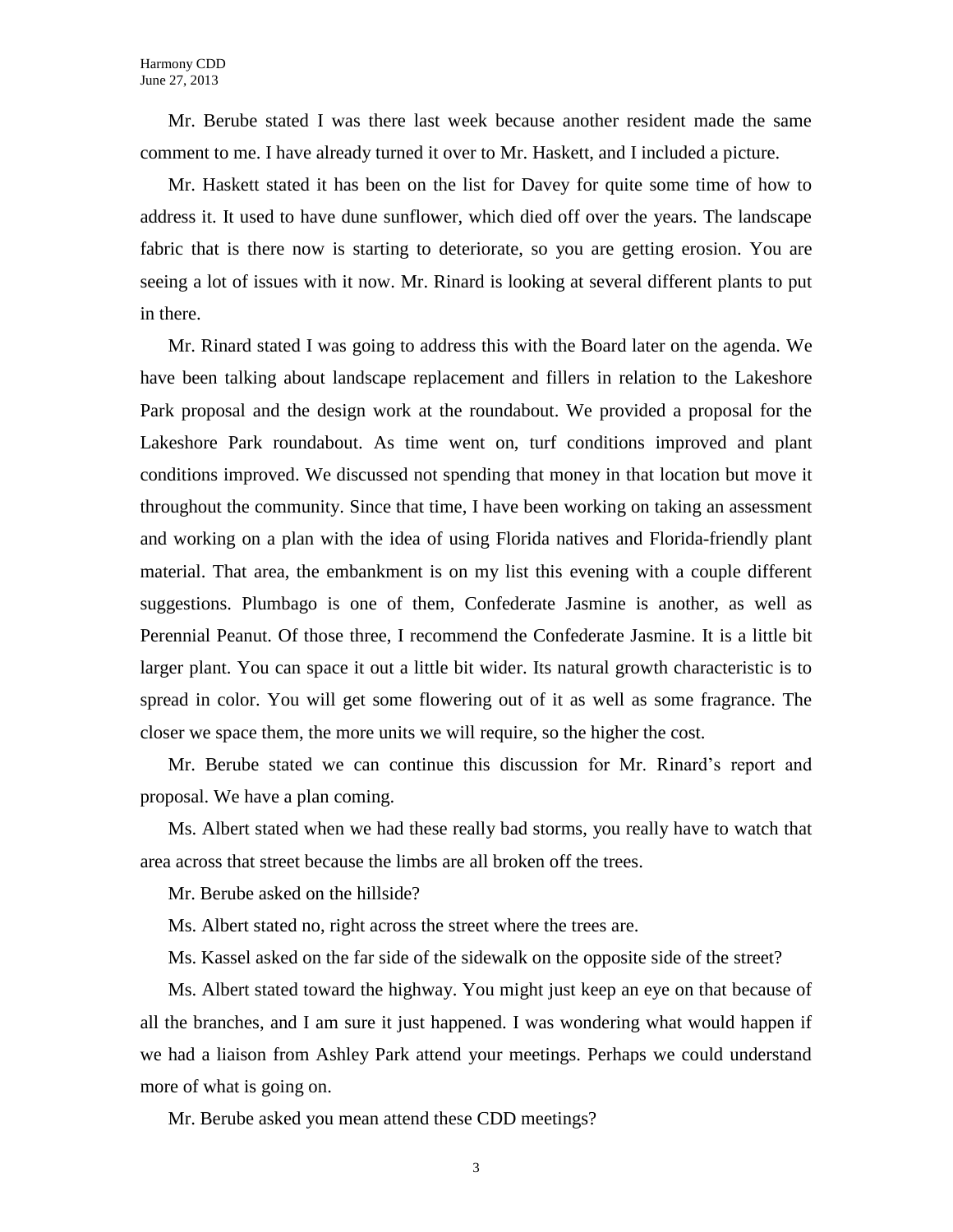Ms. Albert stated I mean an actual person who could be a liaison between the two entities.

Mr. LeMenager stated the people in the front row attend every single meeting.

Mr. Dennis DeMaria stated we do, but I am not on the Board any longer.

Ms. Albert stated we need someone.

Mr. LeMenager stated they are certainly welcome to attend.

Ms. Kassel stated any resident is welcome to attend any of these meetings.

Mr. Berube stated you all are governed by the CDD. You are doing the most effective thing you can to communicate your needs and desires by coming here. The other thing is, Mr. Walls has a Facebook page. I also regularly delve into the Harmony Families Facebook page. If you have not joined the Harmony Families Facebook page, join up. I see a number of regulars here tonight. We have random discussions about things we are contemplating and fees and so forth. It is a great opportunity. You can do it any time of the day at your convenience and post your thoughts.

Mr. Nicholas stated that is a great idea. I would also recommend the master association to attend those meetings as well.

Mr. Berube stated everyone is welcome. We appreciate having people attend our meetings.

Ms. Albert stated there are things that are misunderstood. If you have someone who could actually communicate to us, we can relay that.

Ms. Kassel stated the minutes are available online going back several years.

Mr. Berube stated [www.HarmonyCDD.org](http://www.harmonycdd.org/) is our website that tells you what is going on with the CDD. You can also contact us directly through our Harmony email addresses that are listed on the website. If you send us an email, I guarantee you will receive a response. This is very public.

Ms. Lindsey Nichols stated I live at Ashley Park, and we use the Ashley Park pool. There have been rumblings about the pool, which I can attest to. The condition of the pool area is pretty bad and it has been pretty bad for quite some time. I go there a lot and the arbors, or whatever you call them, are rusting and bolts are coming out.

Mr. Berube stated once the swimming season is over, we will address the pool.

Ms. Nichols stated I keep hearing that when I come to meetings. First it is in the fall, then it is in the spring.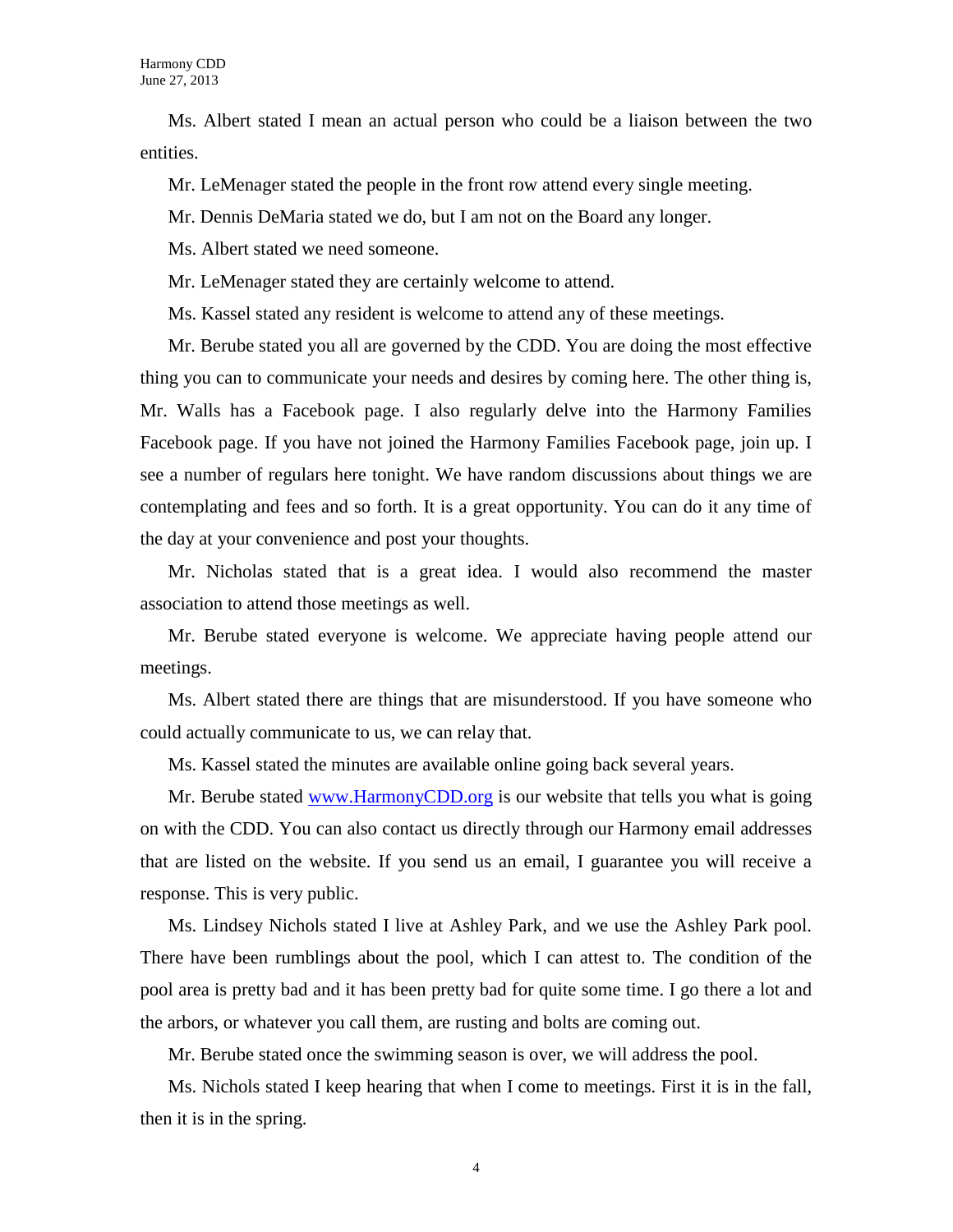Mr. Berube stated this year, it will happen. We did not have a full staff of CDD employees last spring due to a number of reasons. We now have three staff members performing CDD maintenance. The whole building will be cleaned up and repainted. The pool is scheduled for an acid wash and general maintenance. All the wood will be repaired and all the metal will be painted. It will look brand new when it is done. We do not want to do that during the swimming season because it does not make any sense.

Ms. Nichols stated the thing I am most concerned about is that we have an exorbitant number of people using the pool who do not live here. They are jumping the fence. They are bringing other members in. I would say there are hardly any young adults under 16 who are bringing their parents with them. They are bringing six to 10 to 20 people with them. There are people who are living here who are bringing 30 guests. They do not fill out a form; it is not a party but they are just bringing them in. They have huge bottles of liquor and they are hanging out by the pool. They are very disrespectful of people who are in the pool. It is a very small pool. It does not take long to fill it up. They are not watching their kids. They let kids into the pool in diapers. I saw football players coming here at 10:00 after practice, bringing 10 or 15 kids and drinking. My big thing is that someone has to be accountable. We have rules. We have signs. We have swipe cards. We have gates. We have fences. None of that is worth anything if you do not enforce it. If no one is going to enforce it, then take it all down. What is the point in having it if no one is going to enforce it? We, as residents, do what we can. We take pictures or call the sheriff. By the time the sheriff gets here, they are gone. The last time the sheriff came out, they asked if anyone here has seen any kids here who should not be, and everyone responded that they had not seen any. There has to be an answer here somewhere.

Mr. Berube stated it is a huge issue because there are rules. Everyone is supposed to have an access card. There should not be anyone under 16 or 18 in the pool areas unaccompanied. The access card identification is the key to this system. We had this discussion last week when Mr. Fred Hawkins had a community meeting in this building with Deputy Wittsen. If you were here, you heard him say if there are unauthorized people in the pool to call him and let him know. Do not call the 9-1-1 number; call the non-emergency line, 407-348-2222. Practically speaking, it probably takes a deputy an hour or so to get out here. The practical method of rules enforcement would be to take some of the field staff and have them do a swing through the pools and other enclosed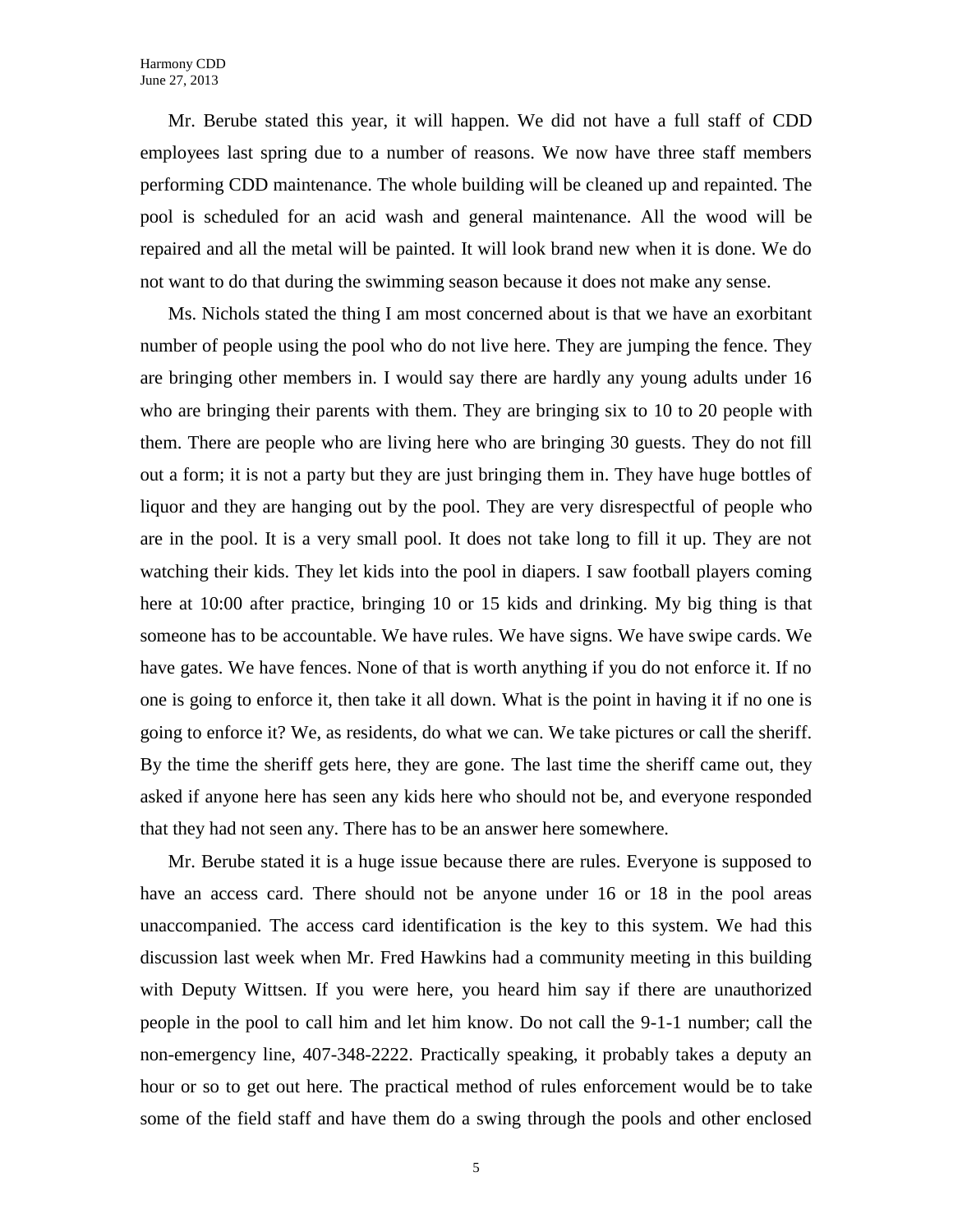areas and have them ask to see people's cards. That is a very difficult job for someone who has to work here and perhaps live here to go through the areas and throw people out.

A Resident stated there were 40 today, and all 40 did not live here. They were in the pool.

Mr. Berube stated I understand.

Ms. Nichols stated that is a safety issue.

Mr. Berube stated I do not disagree. The Sheriff probably will not respond to that. I am not sure how much they will respond and cycle through the pool if no one admits and points out people who do not belong here. To enforce the rules that are in place, there is only one way to do it, and that is to hire someone to have them check access cards and throw people out.

Mr. Farnsworth asked whatever happened to the cameras we have? Where are they, and where are they being used?

Mr. Haskett stated they are at the Swim Club, Ashley Park, and Buck Lake.

Mr. Farnsworth asked do they capture any of this?

Mr. Haskett stated they capture everything when we know something has transpired.

Mr. Berube stated the problem is, when you are watching the camera, it is hard to tell who is the bad guy and who is not.

Mr. Farnsworth asked are you saying the cameras are that bad that they cannot identify people?

Mr. Haskett stated no, it is recorded on a DVR. After 48 hours, it will record over itself. If we know within a certain amount of time, we can go back through and look at specific time stamps. The cameras have come in very handy. We caught an arsonist in 2006 or 2007, so they work great. We just have to know what timeframes to search.

Ms. Kassel stated they have to know that it is happening very soon after it happens so that we can go to the camera.

Mr. Farnsworth asked is the key for the residents who are finding it to contact Mr. Haskett and ask you to put this tape aside so that we have a record of it and if necessary file charges?

The Resident stated it is happening every day.

Ms. Nichols stated it happens so often, you could not keep up with it.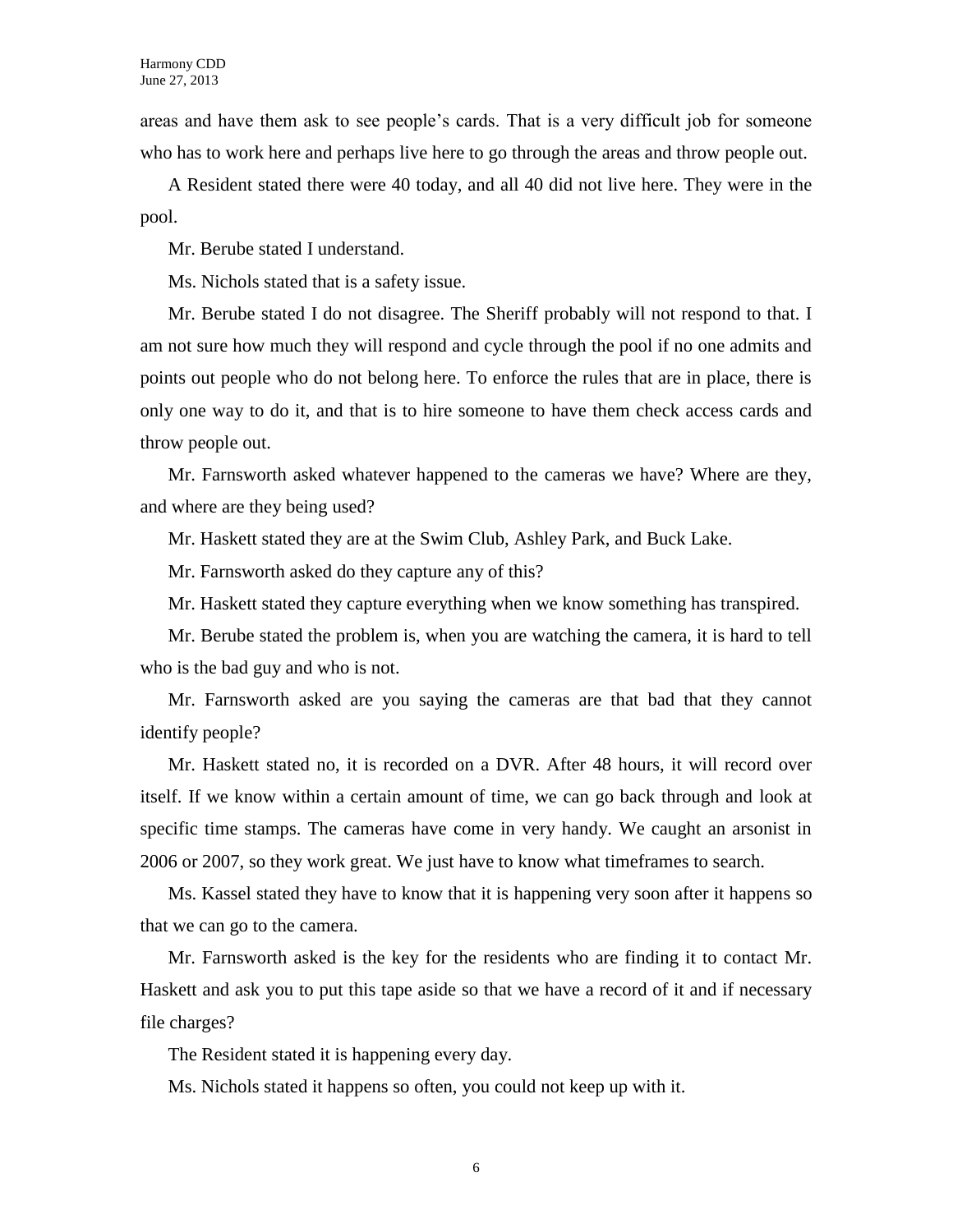Mr. Farnsworth stated keep calling. If you press it hard one or two times, it will probably be a very good deterrent. But you need something to back it up.

The Resident stated over a period of time, once the word gets out, they will go elsewhere. We had a problem with parking across the street, and we solved that quickly.

Mr. Berube stated as a practical matter, if someone breaks a window or busted down a door or lit someone on fire, you could go back to the tapes. We have had some issues and deputies have looked at the videos. They have asked who the person is in the picture. If they are not from here, they are from three miles down the road, and no one knows them. The deputies are not going to get very excited because some guy jumped over the fence and went in the Harmony pool. This is a civil issue. They will help us a little with trespassing. But because someone jumps over the fence and swims in our pool, they say they are sorry but they do not have the manpower to address that. It goes down to the same thing for us. We have plenty of rules, but enforcement capability is very difficult.

Mr. Farnsworth asked where does that leave them?

Mr. Berube stated we will sort it out.

Ms. Kassel asked how difficult would it be and what would the cost be to temporarily hire some kind of security person to go there daily or several times a day for the next several weeks to clean this problem up? Is that an option?

Mr. Berube stated my guess is it will cost \$25 an hour.

Mr. LeMenager stated there is a practical solution. We have enough sheriff's deputies who live in town, and they do not make any money. I am sure a lot of them would not mind working a few hours.

Mr. Moyer stated I think it would probably be \$18 to \$20 an hour range to have someone do that. The problem is, he is a security guard. All he can do is pick up the phone and call the sheriff.

Ms. Kassel stated he can check access cards and ask people to leave.

Mr. LeMenager stated there is nothing he can do if they do not leave.

Ms. Kassel stated he can start taking pictures and videos of that to submit to the sheriff.

Mr. Berube stated the sheriff is not going to give this a high priority. Going back to the comment from earlier, we might be able to hire off-duty deputies. I suppose they would take that detail because they do other civil work. We have hired off-duty deputies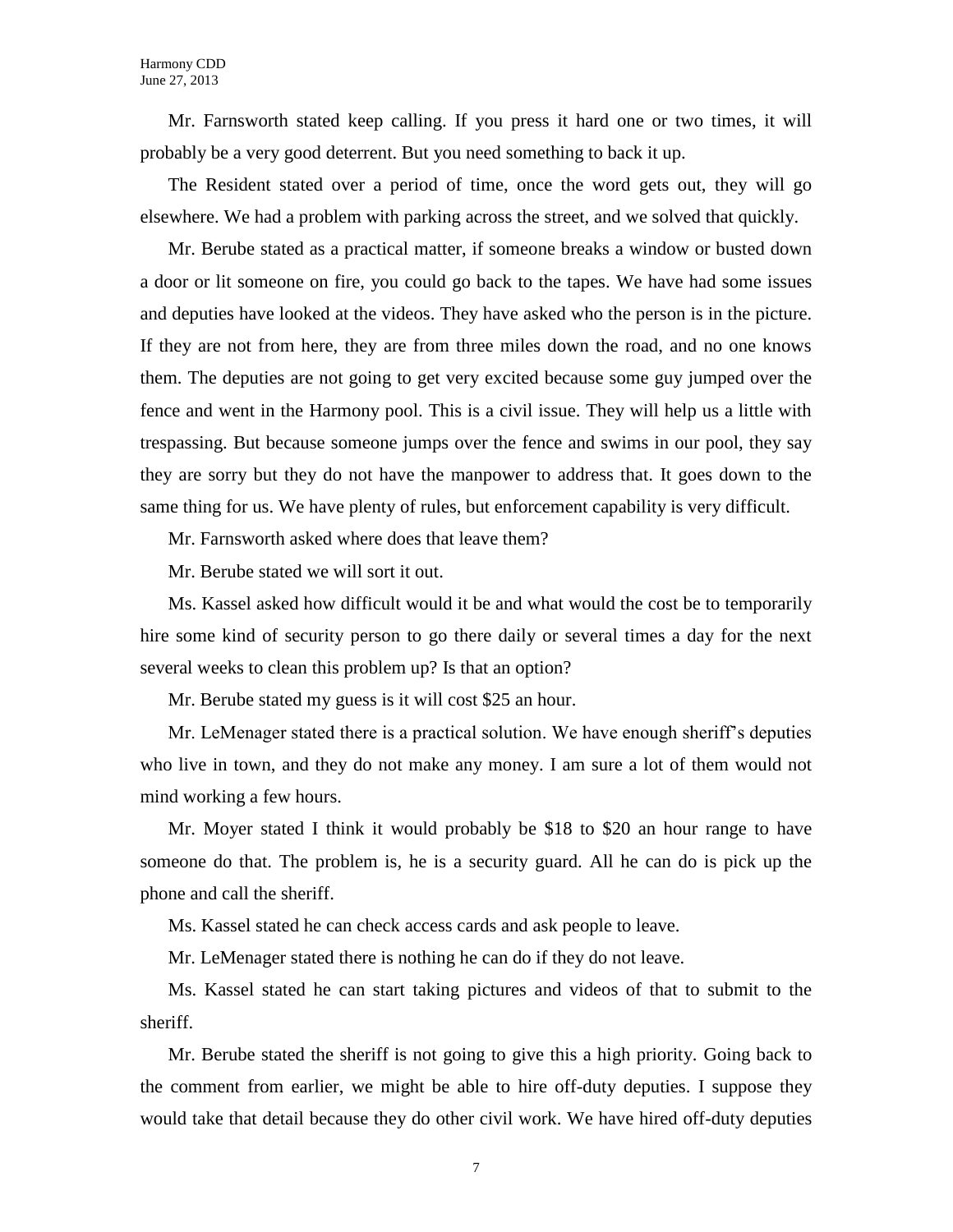for the HOA, and it was about \$28 or \$30 an hour. If we had a six-hour detail, which is the main portion of the day, you would spend \$250 to \$300 to have a deputy there. Obviously, someone would have to pay for that because it is not free. This would come out of the CDD funds, which we just went through an exercise to review each line item in the budget. If you are indicating that you want to do that, we will certainly consider that. I have seen it and I have heard enough complaints to know what goes on. It is one of the reasons we increased security with the access cards. There was an abuse problem with the keys. We are at the point now where the abuse is still continuing, although it is better.

Ms. Kassel stated it is worse.

Mr. Berube stated it might be worse because it is more advantageous to come here now. More people also live here. I do not know the reasons. If the residents are telling us that you understand the cost and you want us to put together a program, understand that some residents may get mad because if they do not have a card with a picture that matches their face, we will confiscate the card they come with, because I know that goes on. There are certain people who live in this community who go away and someone asks to borrow their card, so they give it to someone else. I have heard it and I have seen it so I know it happens. If you are telling us that you are in favor of spending the money, we can investigate putting a program together to see what we can do.

Ms. Nichols asked are you talking about just the Ashley Park pool or the Swim Club pool, also?

Ms. Kassel stated both.

Mr. Berube stated I do not hear as many complaints about the Swim Club, and I am not sure why. I know it goes on here, too.

Ms. Kassel stated there is no reason that person cannot go to both pools.

Ms. Nichols stated I was at the pool the other day in the afternoon. There were 17 children in the pool and seven parents. They all started talking about the Ashley Park pool. Every single one of those people were from Ashley Park, and they all said they were scared to go to the Ashley Park pool anymore because the teenagers—whether they were from Harmony or Holopaw or wherever—were so brash and so rude that they could not take their kids to that pool.

A Resident stated residents are refusing to go to the pool.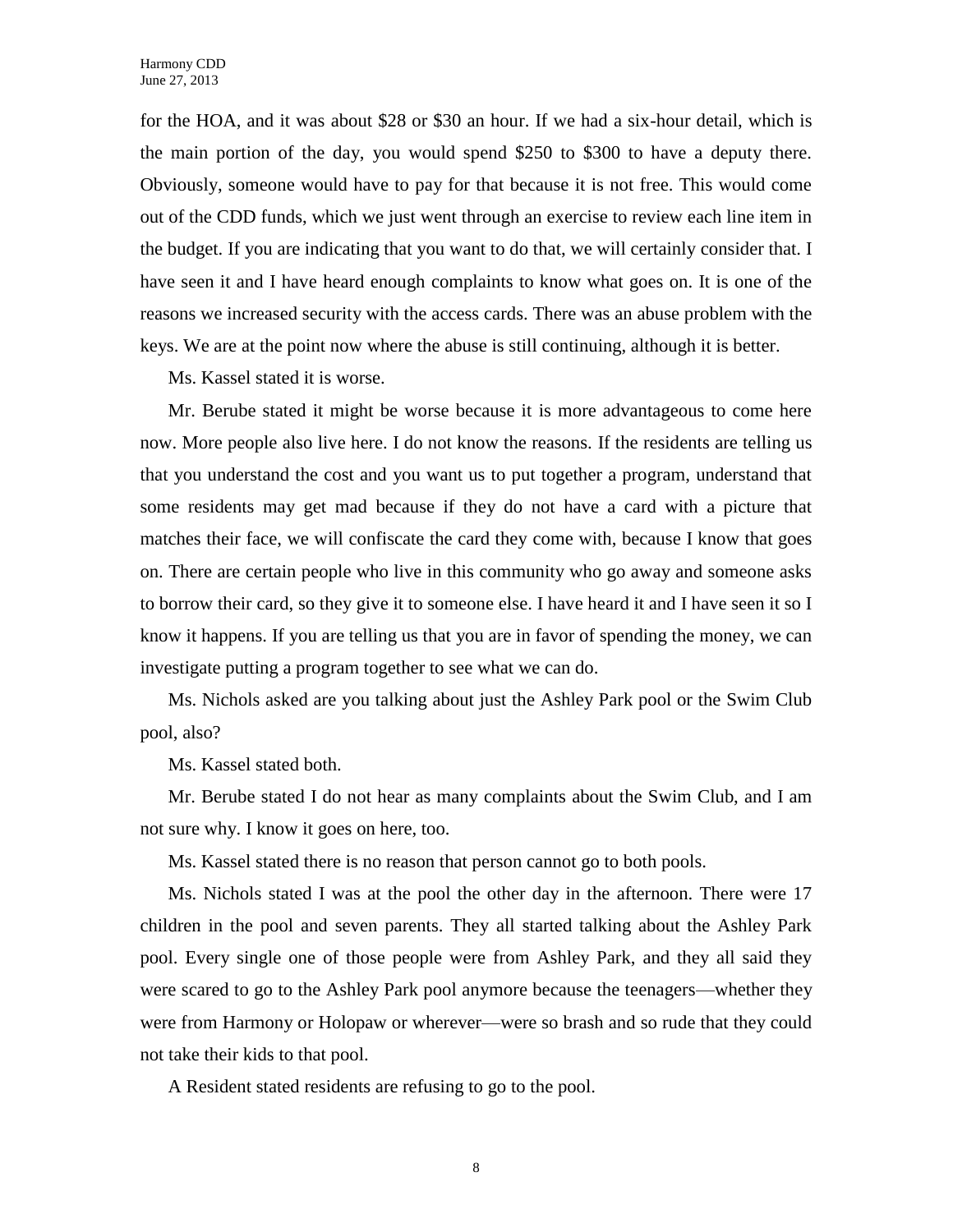Mr. Walls stated before we talk about spending more money, we need to meet with the sheriff's office again, which we have done in the past. We need to let them know the problem we are having, and ask them what they can do to help us fix it.

The Resident stated all it takes is one shot to someone's jaw and there will be a lawsuit.

Mr. Walls stated all the residents are paying taxes to the sheriff's office. When these people come here, they are trespassing, and the sheriff's office should handle it accordingly. If they are not, we need to have a talk with them and tell them what we expect from them. We pay taxes and this is what we expect when they come out here.

Mr. Berube stated we will need to sign the pools just like we sign the ponds, which is fine and we can do that. That is step one. I will take it upon myself to contact the deputy and tell him what is going on, and we will see if we can set up a meeting with him. I suspect we will have limited results without paying a deputy for off-duty shifts, but I am hearing that everyone wants this, and we need to do something.

Ms. Nichols stated at least during the summer months.

A Resident stated there are a couple things you can do. We have talked about kids jumping over the fence. There is not much you can do there except for a security detail. If people are just opening the gates and all their friends are coming in, if you have a complaint, you ought to be able to look at the security system to see who carded in. What you can do for little or no money whatsoever is to send a letter to those people who carded in that reminds them of the rules, that everyone in the pool must have a card, you cannot open it for anyone else, and so on. That might address some of that, and it does not cost us anything, but it addresses part of the problem of people bringing in their friends.

Mr. Berube stated the rules allow each Harmony resident with a card to bring in eight guests.

A Resident stated the sign says four guests.

Mr. Berube stated the rules are eight guests. The ratio can be 8-1, but the resident with the card has to own up to having eight guests with them in the pool.

A Resident stated that resident has to be accountable for the guests they bring in.

Mr. Berube stated that is exactly right.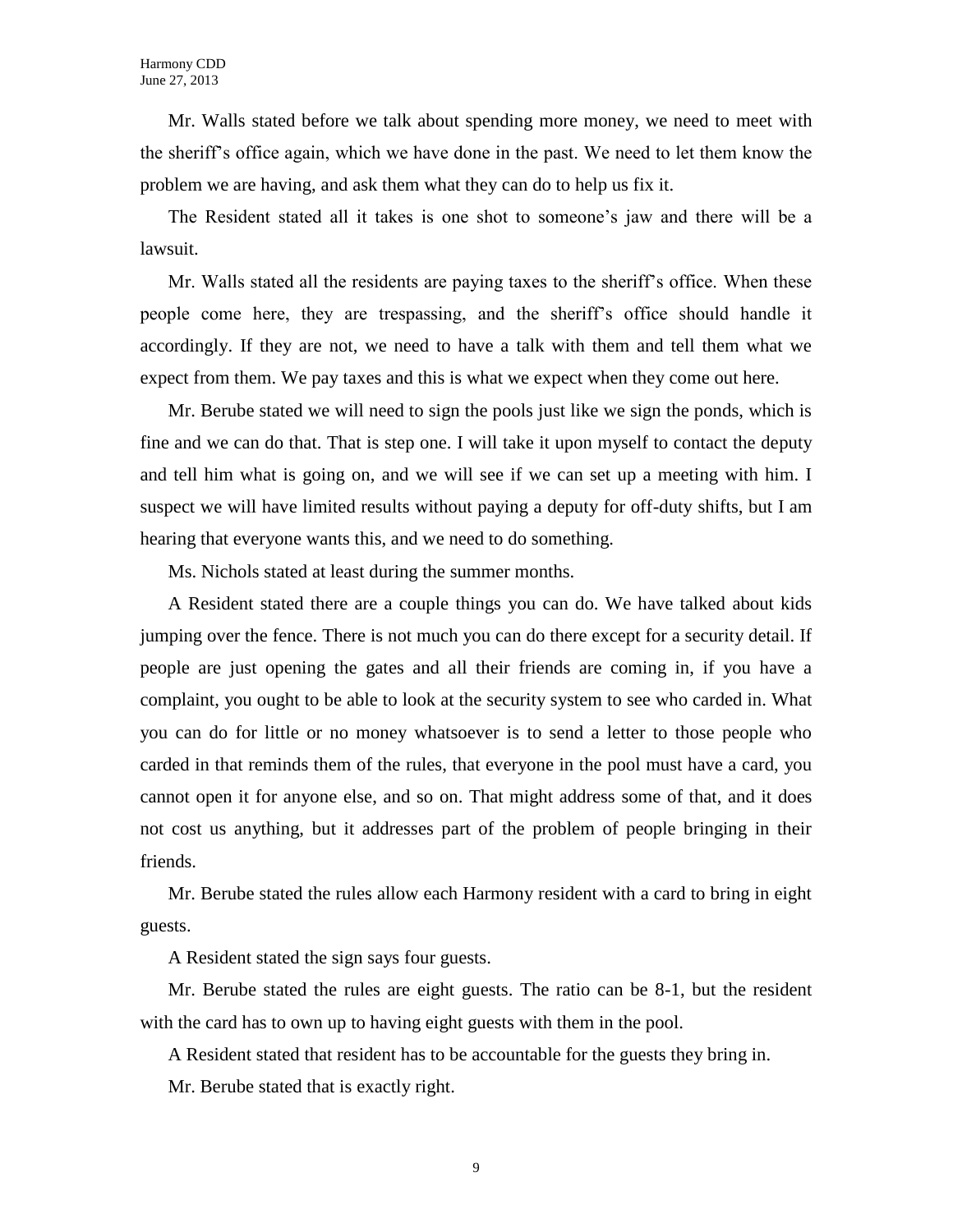The Resident stated I think some follow up could be done without the expense of a security detail. It may not address the biggest part of the problem, but it may address some of it.

Ms. Kassel stated we have to know who the person is and whose card it is.

Mr. LeMenager asked do we have that information?

Mr. Berube stated yes.

The Resident stated if someone is carded, that means they are at the pool and they are aware of what happened during that time.

Mr. Berube stated we have struggled with this. It is not too bad in the winter because the pools are not used.

Mr. LeMenager stated teenagers are in school.

Mr. Berube stated the pools are in use in the summer. We understand your concerns. I have heard it. I have been waiting for this day because I am at the pools and have seen some of this going on. We will address it. Whether we can really control it tightly or not, I do not know. I suspect it will require someone standing at the gates all the time and watching what is going on. If that is what it takes, we will see what we can do.

Ms. Nichols stated just to let you know how serious this is, it was my husband who was confronted by a dozen teenagers. They did not know that my husband spent the better part of the past 10 years in Afghanistan, special forces, and he is being treated for post-traumatic stress. Only by the grace of God was he able to exit there without hurting someone. When he came home, I read his face and immediately knew something was wrong.

Mr. Berube stated the sheriff says to call the non-emergency number. In a situation like that, if he had a phone, if you feel personally threatened, call 9-1-1. This will be placed on a future agenda. I hear your concerns and I agree. It has always been a matter of moving around priorities. I see a lot of folks here with the same concerns, and we will get on it.

Ms. Nichols stated I appreciate Mr. Berube and Ms. Kassel for responding to Mr. DeMaria's email about the incident.

Mr. Berube stated when I receive an email, I will respond. You may not like the answer, but I will respond. We try to be courteous, but sometimes it does not come out that way.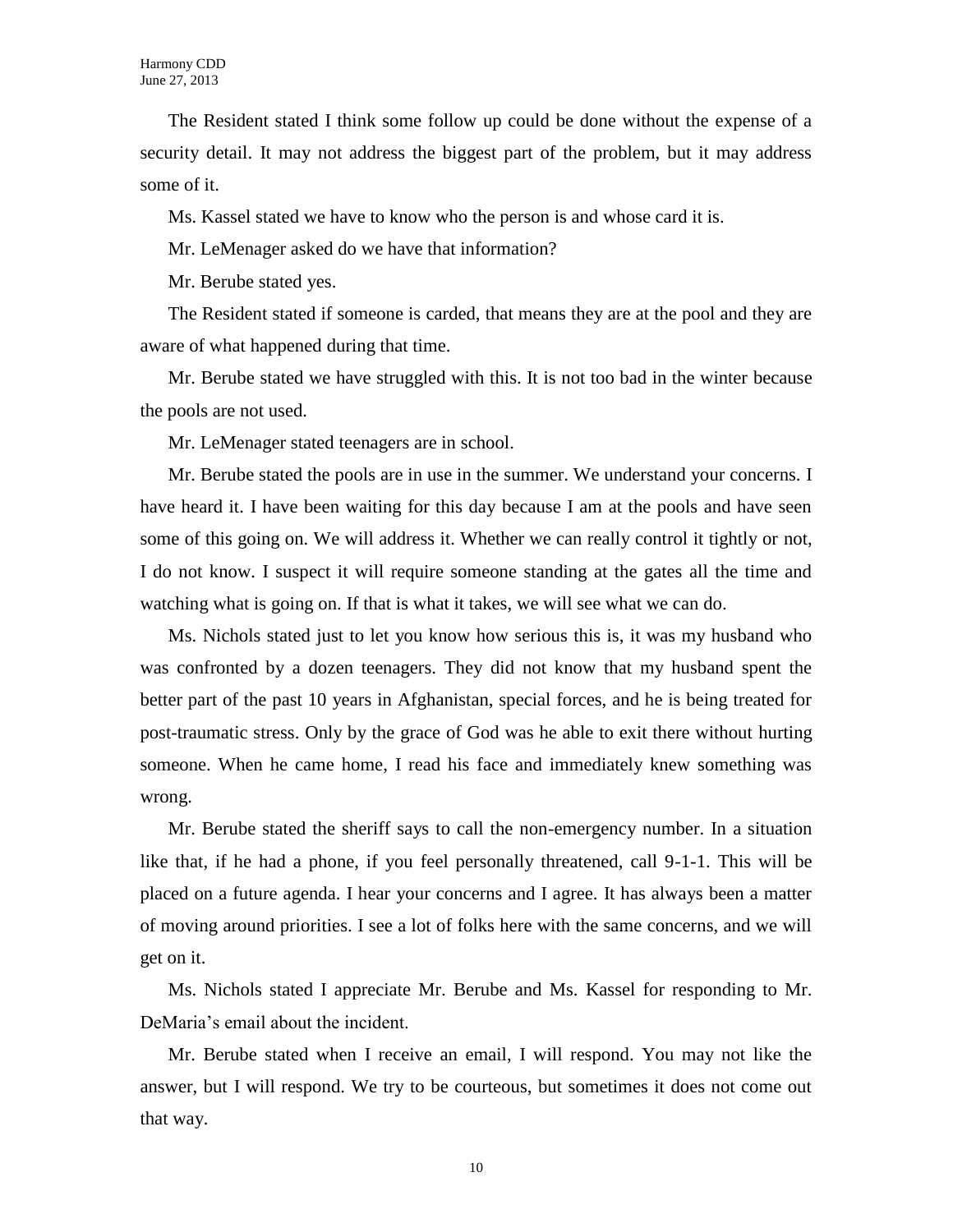Ms. Kassel stated my biggest concern about this is the time it will take to get with Deputy Wittsen and sign the pools and so forth. And then we are going to think about getting someone to be present at the pools. By that time, summer will be over.

Mr. Berube stated it will not take me long to meet with Deputy Wittsen. I do not know if we can get a plan in place, though. If I can have some sort of reasonable authority to move forward without waiting until the next meeting, I can do that. Or if a plan comes up, I can email it to Mr. Moyer. We cannot discuss actions to be taken outside of a meeting.

Mr. Moyer stated that is correct, you cannot. The Board can authorize something tonight with a not-to-exceed number, if that is the direction you are proceeding.

Mr. LeMenager stated I think we should authorize Mr. Berube to hire someone.

Mr. Nicholas stated we will contribute half with the CDD. Let us pick some hours and we will do a three-week test. We can handle it through my office, and the CDD can pay for half.

Mr. LeMenager stated that sounds quite reasonable. This is the kind of thing where they will push and push and push. What we need to do is have the occasional deterrent.

Ms. Kassel stated I would like to try it for four weeks because that will get us to the next meeting. If we need to approve something then, we can.

Mr. Nicholas stated we have hired a lot of off-duty deputies and it has worked great. They have a process for it, it offers over-time pay, they like it, and it works. Someone has to be there to meet the guy every day who is on shift and explain the program to him. Every day, a different deputy signs up for the over-time program, and it is a new guy who works on the west side or the central side or somewhere and does not know Harmony or the story about our pools. So every day, that is the part we have to address. someone has to meet with him at the start of every shift and give him a name and number to contact, explain what he is looking for and what he is not. There is no training program; everyone is different and that is the deal.

Mr. Berube stated we have three field staff members who are here every day. If they are aware of what we are looking for, that solves that issue. I will be happy to meet with them when I am around. Mr. Haskett is here nearly every day. The question becomes, do you have a meeting with the sheriff's deputies? Will you do that?

Mr. Nicholas stated yes. What are the hours?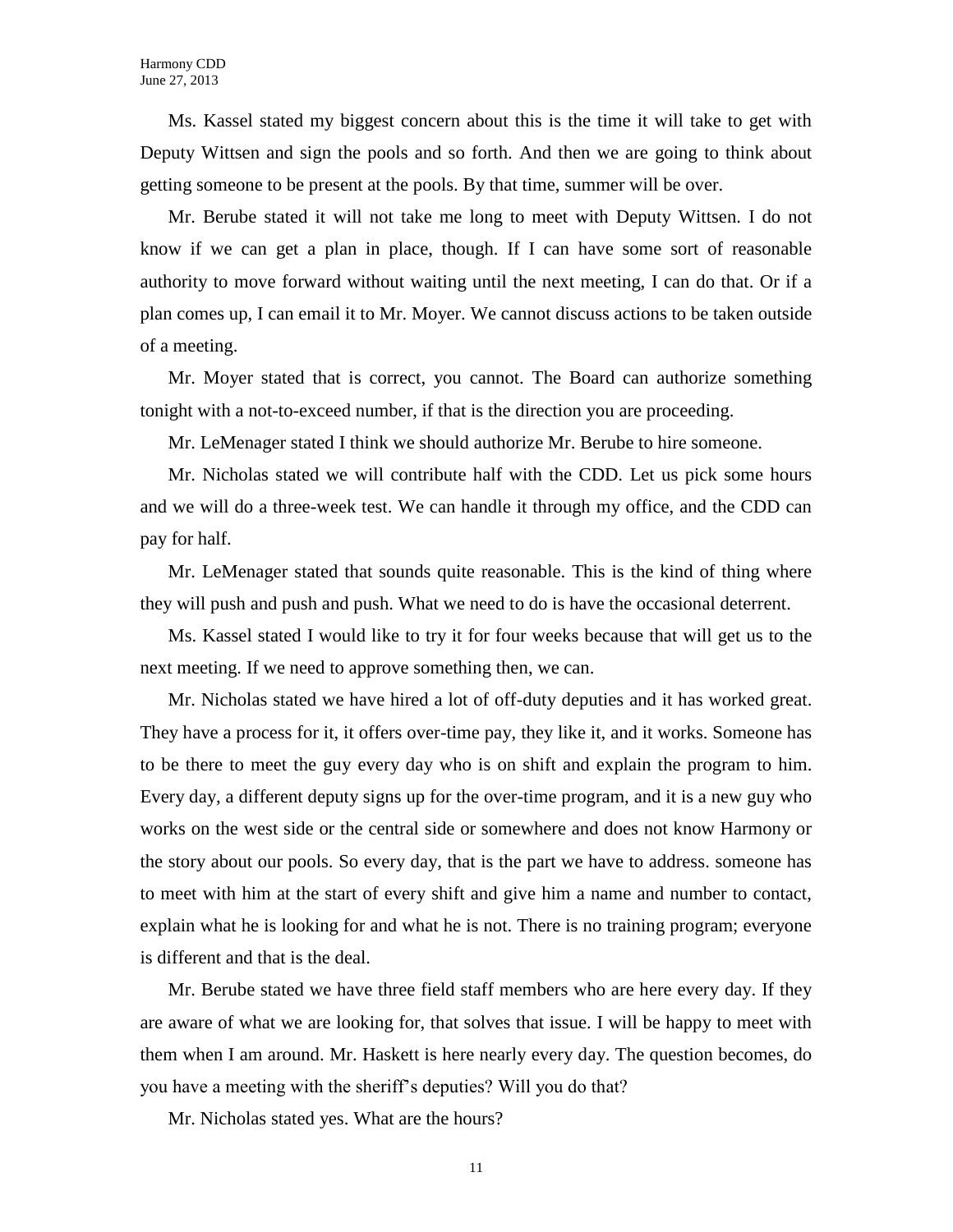Ms. Kassel asked 10:00 a.m. to 4:00 p.m.?

Ms. Nichols stated weekends in particular, but I would suggest 9:00 a.m. because of the heat.

Mr. Berube stated I think 9:00 a.m. is a little too early.

Ms. Nichols stated football practice gets out at 10:00 a.m.

Mr. Berube asked do deputies typically work four-hour shifts?

Mr. Nicholas stated I do not remember.

Mr. Berube stated I am pretty sure it is four-hour shifts.

A Resident stated if we have an initial period when kids see the deputy, that might solve the problem.

Mr. LeMenager stated that is exactly what I was thinking. Word will get out really fast.

The Resident stated he can come out for a week from 10:00 a.m. to 2:00 p.m. and be there when the kids show up.

Mr. Berube stated let us say prime hours are from 10:00 a.m. to 6:00 p.m., especially on weekends and a couple week days, and we can split it between the CDD and the HOA.

Mr. LeMenager stated we do not need to decide all that now. We will give you leeway to do this.

Mr. Berube stated I understand. Mr. Nicholas is going to talk with the deputies, and he needs some guidance.

Mr. LeMenager stated he can talk with them.

Mr. Qualls stated Mr. Berube and Mr. Nicholas can make an ad-hoc committee, as long as there are not two Supervisors on that committee.

Mr. Berube asked how much money do you want to spend?

Ms. Kassel stated let us figure \$20 an hour as our half of the cost of \$40, at eight hours a day is \$160 per day.

Mr. Nicholas stated it will not cost more than \$2,000 if we include weekends.

On MOTION by Mr. LeMenager, seconded by Ms. Kassel, with all in favor, unanimous approval was given to authorize the Chairman to hire off-duty deputies to patrol the swimming pools, not to exceed \$3,000, as discussed.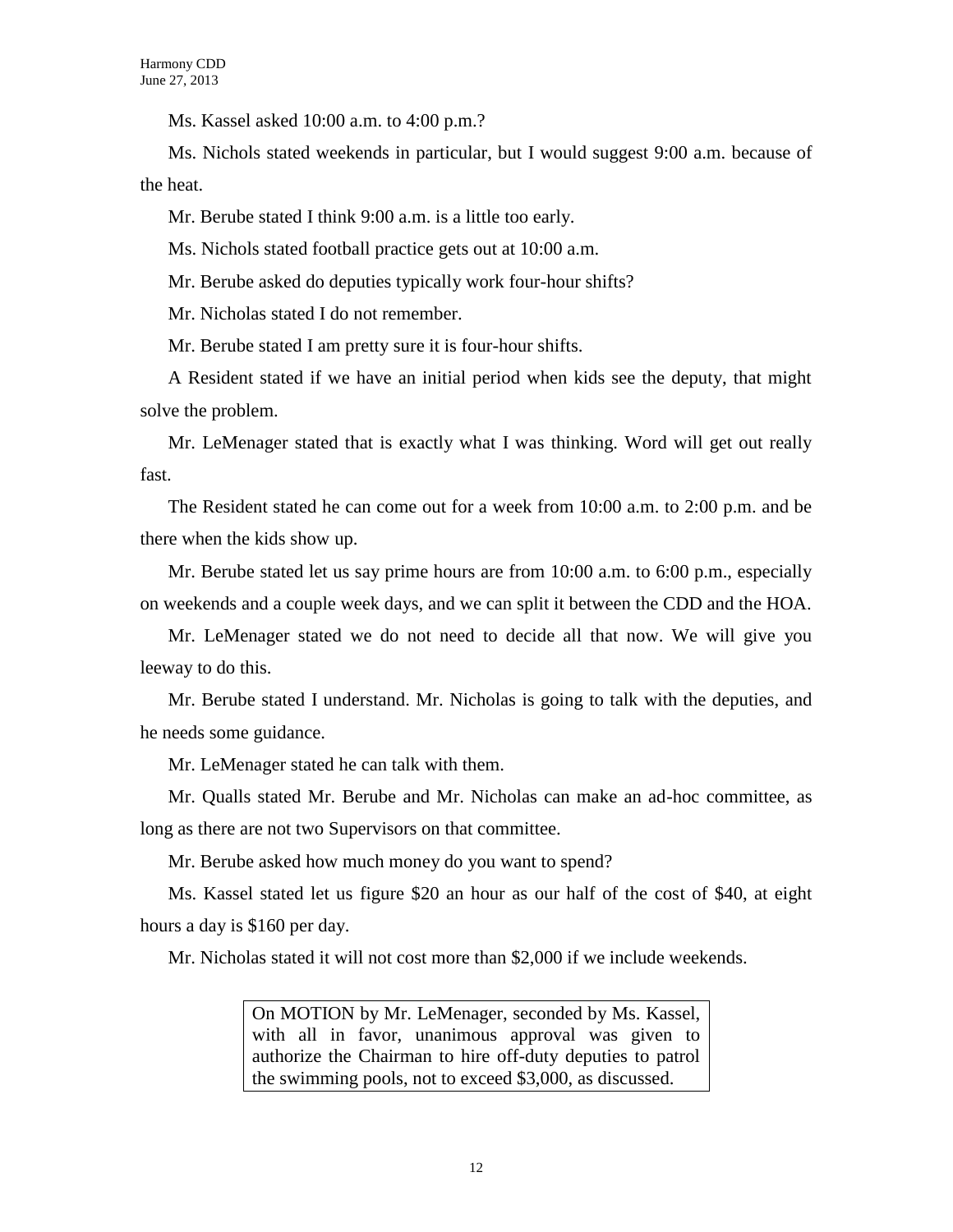Mr. Berube stated for residents who may not know, Mr. Nicholas is the Vice President for the Harmony Development Company. You just saw the development company step up and offer to spend money.

Mr. Nicholas stated we have been thinking about security for a while, including a full-blown detail for the year, which is about \$130,000. We wanted coverage at night, seven days a week, overnight, and so forth. At some point, this neighborhood will need that kind of coverage. Maybe we are not there yet, but we are not too far off.

Mr. Moyer stated Celebration set the precedent with the sheriff, in which we have our own "town cop," who is a sheriff's deputy, that the CDD pays for. He has a sheriff's car and he is assigned to Celebration only.

Mr. Berube stated there is usually something painted on the side of the car that says something like "sheriff's office providing security services to Celebration."

Mr. Moyer stated we have not opted for that, but we talked about it, and he is willing to put "sheriff/Celebration" or something like that on the car.

Mr. Berube stated Broward County does that in Weston.

Mr. LeMenager stated they have a lot more votes than we do.

Mr. Berube stated what you just saw is the cooperative arrangement, which is done frequently between the CDD and the Harmony Development Company. We are all here for the same result: to make this place nice. Thank you very much, Mr. Nicholas. I will leave you to coordinate it. If you need anything from me, let me know. This should happen as quickly as we can get deputies out here.

Mr. Nicholas stated it should happen pretty quickly.

Mr. Berube stated I will post something about this on the Harmony Families page. Let me know what you see and what the deputy does so we can have some feedback. You residents will be the eyes and ears. I am there sometimes. Let me know what goes on and provide us with feedback if this is effective and working or not.

A Resident asked is it for both pools?

Mr. Berube stated yes, probably not at the same time but he will be back and forth.

Mr. LeMenager stated if they go to one pool and see a sheriff's deputy, they might try the other pool.

A Resident stated then they will leave after they see him at the other one. The Swim Club is too close to the sales office for kids to misbehave over here. Ashley Park is more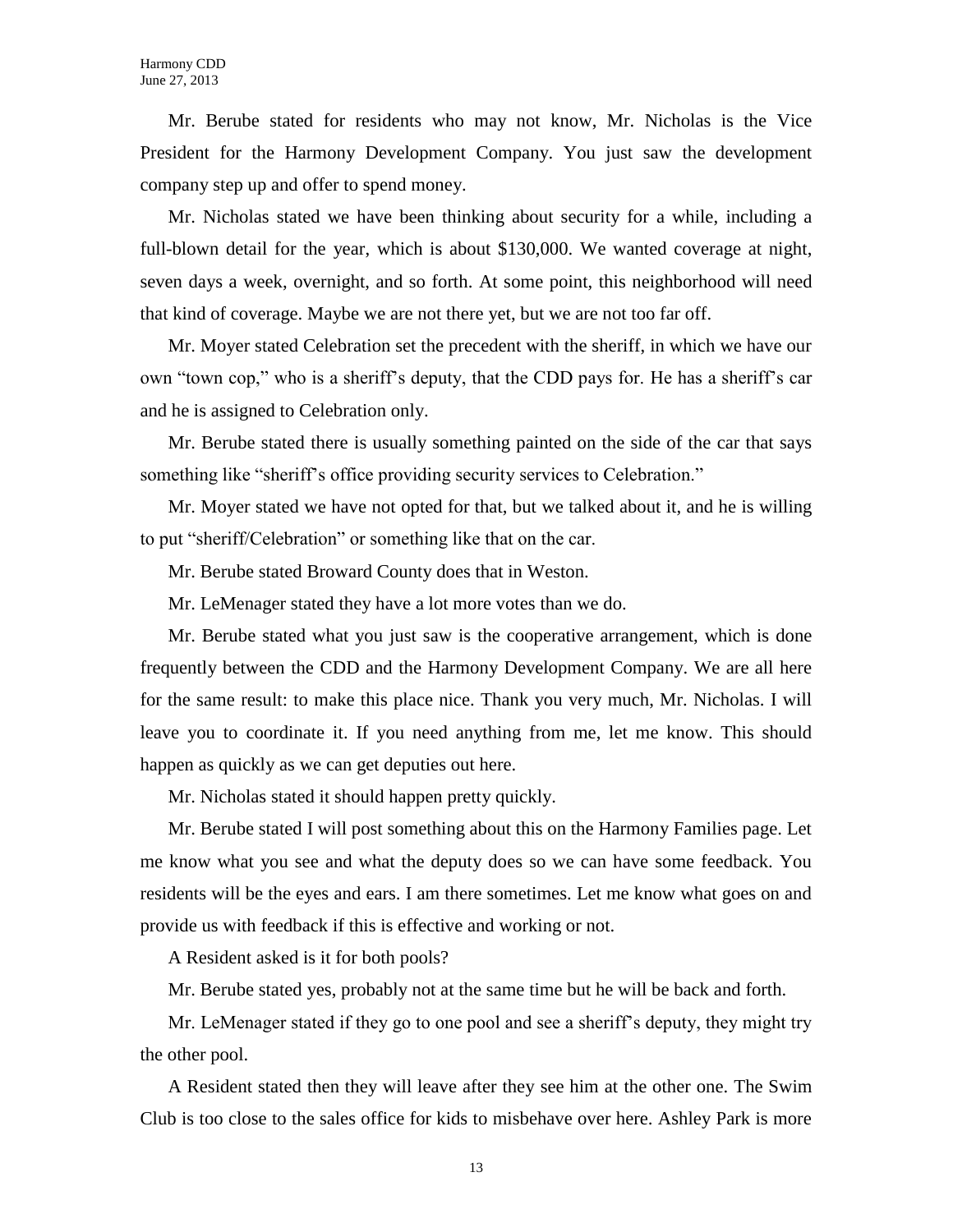remote. As a resident if we ask them if they are residents, they respond with "who are you?" and 12 of them gang up on you.

Mr. Berube stated we understand. Kids today do not have any sense of courtesy.

A Resident stated if there are a lot of football players here, we have a clear way to address that.

Mr. LeMenager stated yes we do, with the coach. I taught at Harmony High School for a year. If you want someone who is playing sports to get in line when they are not in line, just talk to the coach and it will get sorted out very quickly.

A Resident stated one of the problems is one of the coaches, who is letting them in.

Mr. LeMenager stated then we talk to the athletic director or the principal, and it will be resolved.

Mr. Berube stated you may have to bring that forward. If you see it going on, I can be the liaison for that and you can message me or email me. Tell me what you are seeing specifically and we will handle it quietly but try to put a stop to it. I know some people do not like making things public, and my email is private.

Ms. Kassel stated no, it is not private.

Mr. Berube stated let me rephrase that. My emails are subject to public records law.

Mr. LeMenager stated if you send him an email, it is public record.

Mr. Berube stated that is correct, but it is not as public as splashing it on Facebook.

# **FOURTH ORDER OF BUSINESS Subcontractor Reports**

# **A. Aquatic Plant Maintenance – Bio-Tech Consulting**

# **i. Monthly Highlight Report**

The monthly aquatic plant maintenance report is contained in the agenda package and is available for public review in the District Office during normal business hours.

# **B. Landscaping – Davey Commercial Grounds Management i. Monthly Highlight Report**

Mr. Rinard reviewed the monthly landscape maintenance report as contained in the agenda package and is available for public review in the District Office during normal business hours.

Mr. Rinard stated at the time we prepared our report, the completion date for fertilization was a projection. We are actually in the process of wrapping that up this week. It may go over into Monday. We are on the edge of completion. The July rotation for annuals has been put in, kind of partial. We are keeping the pentas around the square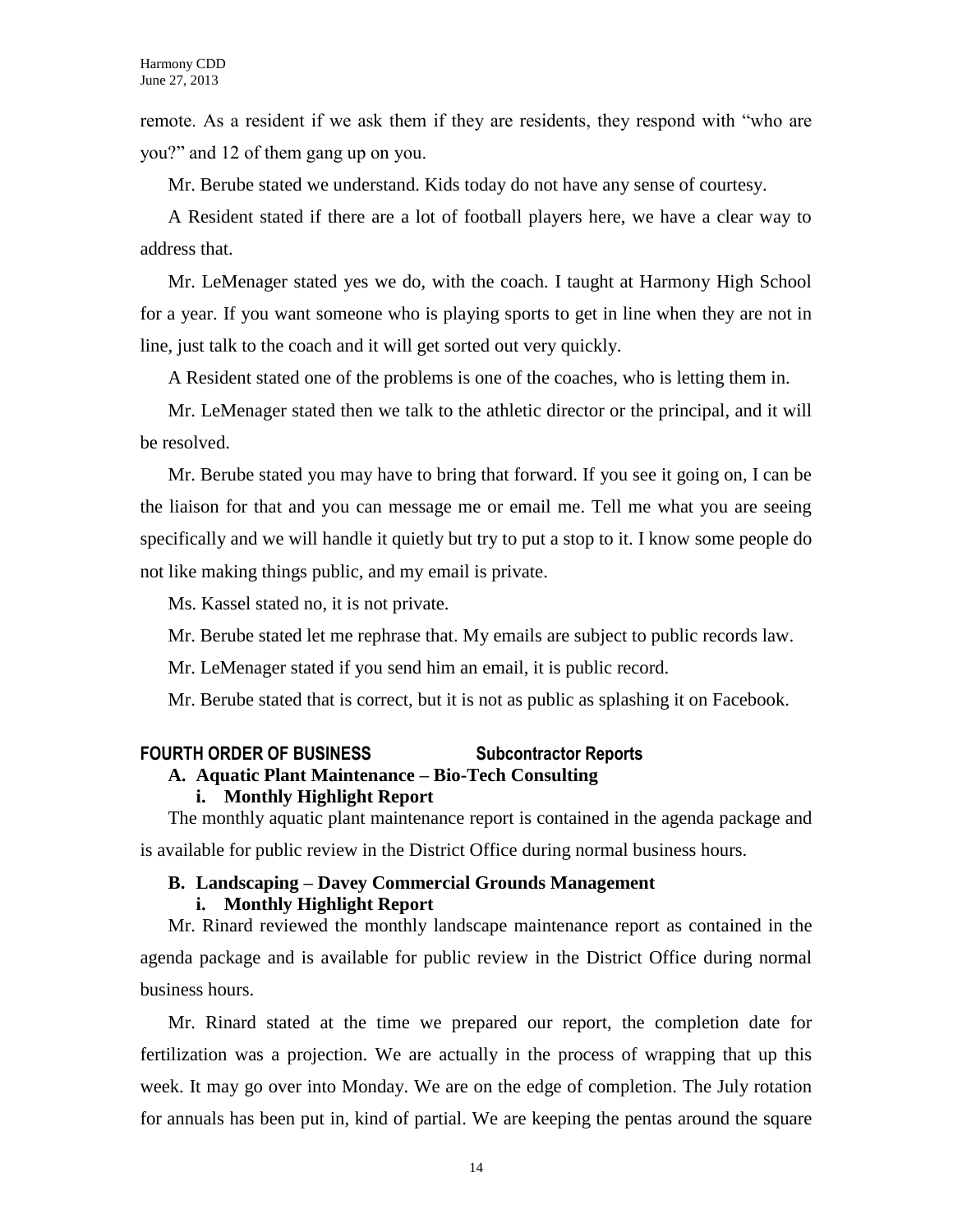in tact because they are doing well. The other beds are exposed a little more and have run their course a little sooner than we expected. We are only a week away from when we were scheduled to perform that work. We discussed tree trimming and pruning last month. We have been able to make a good push through certain areas of the property. We still have more to go, but we have been able to supplement our on-site crews over the past week to 10 days off and on. We are going to continue that. In addition, I am putting on a couple of additional direct reports for Mr. Jon Rukkila's crews. We have run into some bumps along the way to find qualified people. They are just not out there based on our process.

Mr. Berube stated we understand and have been through it.

Mr. Rinard stated we are dealing with that. Hopefully we have people lined up to join our crew so we can put that behind us. We basically have a little left to do on East Five Oaks Drive around the lift station on to the end. We have done a little repeat touch up in this stretch of Five Oaks Drive between the clubhouse and the turnabout. The stretch between Cat Brier and Schoolhouse Road is completed. We will focus mid-week next week and be on the west side to do the west entry, Dark Sky and portions of Schoolhouse Road. One of the other aspects in putting some additional people on property is, in my monitoring of the property, we are getting a little loose and away from our weed control. I want to make sure we do not get any farther along.

Mr. Berube asked for the trees in the Estates, does the tree have to be in a sodded area for Davey to trim it? Are those the only trees they trim and maintain and the extent of their service area? The rough areas within the Estates, those streets are not touched.

Mr. Haskett stated no, not necessarily. The 10 feet and under guideline is done on every tree along the street.

Mr. Rinard asked are the natural areas in the Estates what you are referring to?

Mr. Berube stated yes, anywhere along the road within the Estates. You did not mention being done in the Estates. I was there last week and it did not look caught up to me, but you may have been in there since I was.

Mr. Rinard stated I was just curious if you were concerned about some other areas besides street trees.

Mr. Berube stated no, just the trees along the street. That is a weird area back there and it is hard to know who is doing what.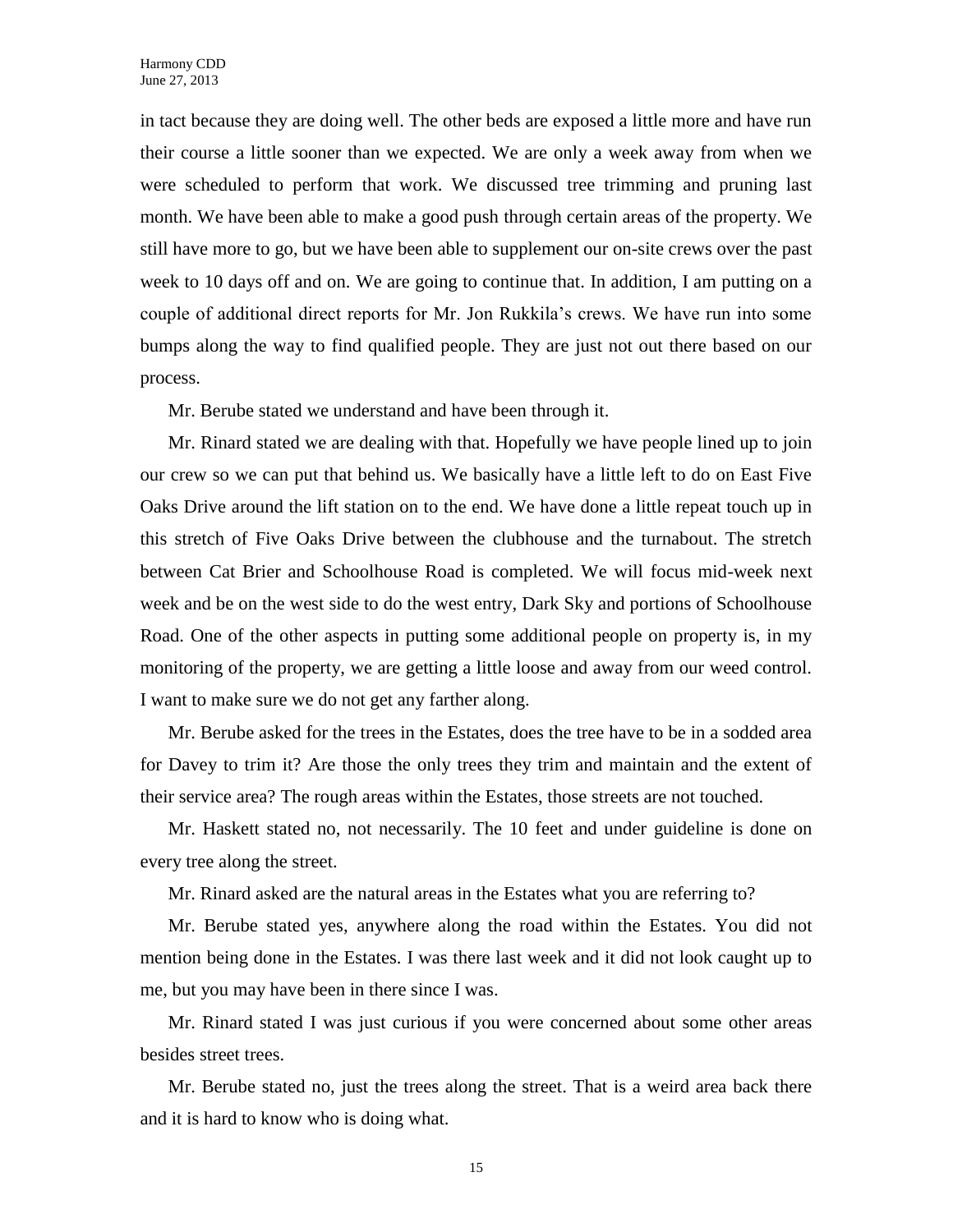Mr. Rinard stated next Thursday is the  $4<sup>th</sup>$  of July and it is a holiday for us. We will not have crews on site but we will have light staff on Saturday to make up for that day off.

Mr. Berube stated I have noticed crews here on weekends several times. That is nice, but you have also been a little behind so I know you are trying to catch up. It is a little ironic that you work for the Davey Tree Expert Company, and the most noticeable problem that you have had in this community has been the trees. No comment is necessary. I know you realize it and I know it has been a sore point for you.

Mr. Rinard stated when I first came to the company almost 10 years ago, I started out in Tampa. I found it ironic at that time that the branch office subbed out the tree work. We discussed this briefly last month that there is a little bit of a learning curve for us. We are doing a little more than just straight 10-foot line cutting. We got caught a little on the back side and we are trying to catch up. We are moving in that direction.

Mr. Berube stated I think all of us realize it is a giant-sized property and it is a moving target. When something is said to Mr. Rinard or Mr. Rukkila, there is a nearly instant response. I think we are all pretty happy with that. Overall, the place does look good. There are little details that are problematic, but once again, you have addressed both of mine: weeds and trees.

Mr. Rinard stated on the whole for where we are this time of year, at the end of June and beginning of July, one of my big concerns coming into the early part of the summer is with the insect problems with turf. This may be a function of some of the rains we have experienced and the way the weather has been this year, but chinch bug has not reared its ugly head. I do note from reading the past and the history that you have had some problems in the past. I think we are in pretty good shape for where we are this time of year.

Mr. Walls stated I agree. The turf looks great.

Ms. Kassel stated except for the ruts.

Mr. Berube stated the rutting continues and is kind of an issue. I had that discussion with Mr. Rukkila last week.

#### **ii. Neighborhood Landscaping Improvements**

Mr. Rinard stated from the original Lakeshore Park proposal that the Board agreed should be spread throughout the community, I have been assessing the common areas and pocket parks and other areas to put together a list of improvements and some costs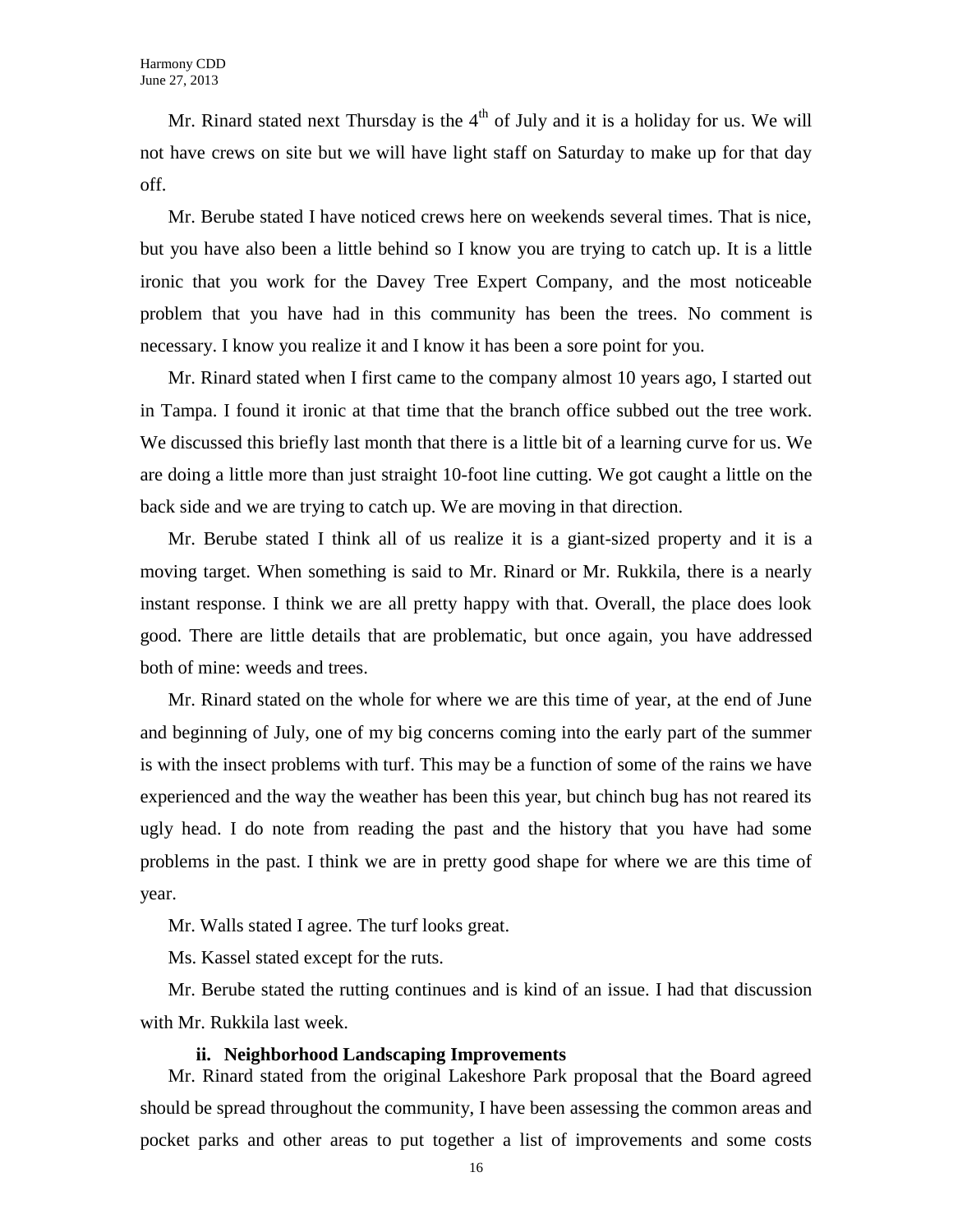associated with filling in areas. I will give you a little background and what I have been dealing with in doing this. I started to go down one road that I thought was carrying me way too far. I want to make sure that our recommendations and suggestions are not detracting from the design and intent of what was originally put into place in the community from a landscape architect standpoint. We design things for certain areas, but I am not an architect. We can sometimes get blinded by taking an area and doing a small improvement here and something there, but at the end of the day, maybe all things do not tie in together. I reassessed the design and decided to keep it simple. In most cases, we are maintaining existing design characteristics and the integrity of the design and layouts. Some areas will have some minor changes. I have approached this on a broad spectrum at this point going through the property.

Mr. Berube asked is this the end result of what you and Ms. Kassel discussed over the past few weeks?

Mr. Rinard stated this is a part of it. There are some areas that are still a work in progress that Mr. Haskett and I have not been able to meet to discuss because of scheduling conflicts. We need to review some irrigation related things.

Ms. Kassel asked this is not a proposal?

Mr. Rinard stated it is and it is not. I have identified some costs associated with some landscape improvements, but I have not specifically said this plant will go in this location. I have provided the dollar amount and left it open a little bit to consult and work with your desires, knowing that we have about \$8,000 from the original Lakeshore Park roundabout proposal to work with. My intent for the Board tonight was to prioritize what areas that we might want to start on, and perhaps we ought to have that answer from earlier this evening, namely Clay Brick Road. At the end, I provided a list and a summary of the costs. The cost summary does not reflect the cost and the information that I show on the Clay Brick embankment. I kept that separate because there is a wide variation in the dollars.

Mr. Berube stated let us focus on Clay Brick because dirt is washing down the hill and onto the sidewalk. We have received a couple resident complaints already.

Mr. LeMenager asked is this because we had to take the trees out?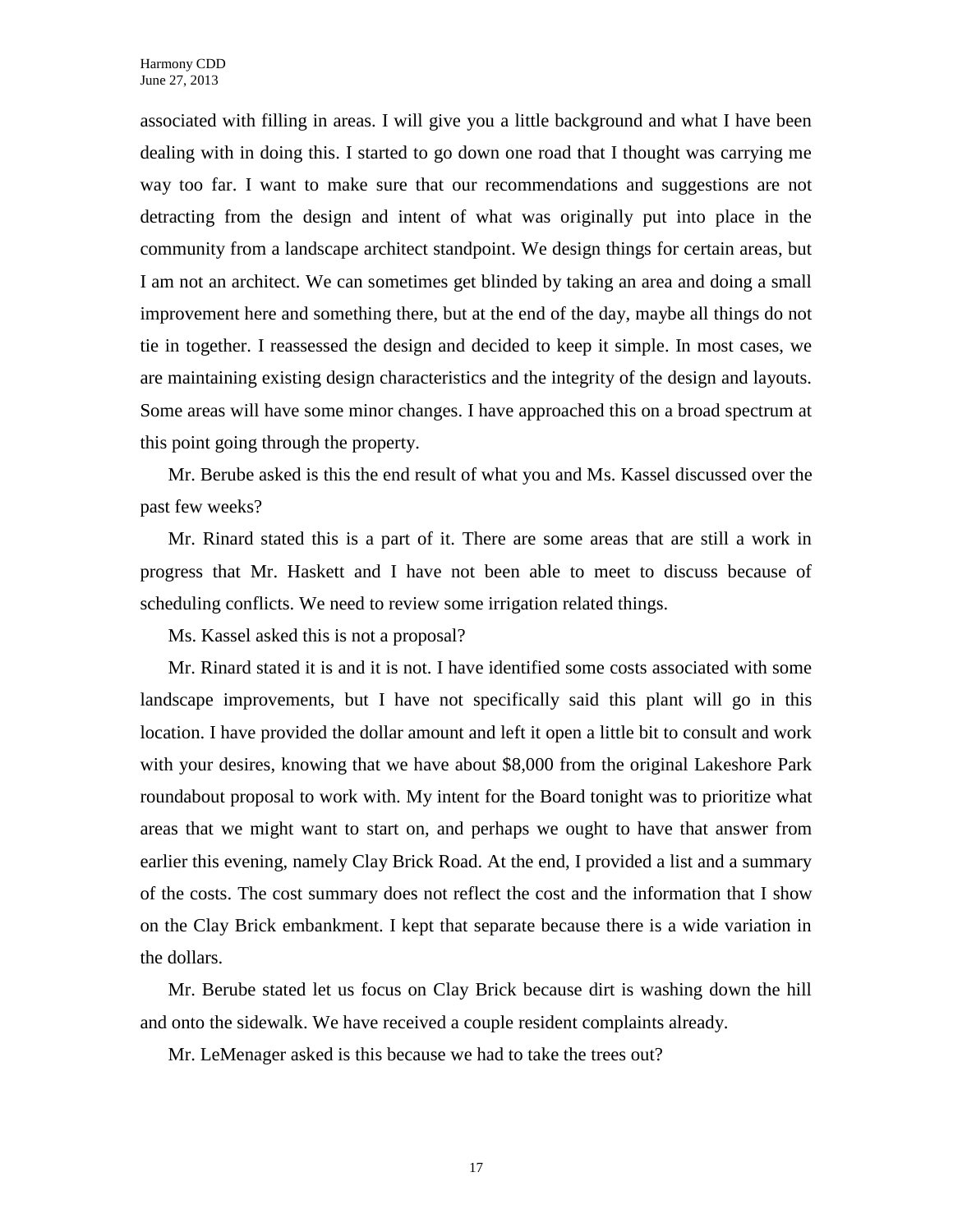Mr. Berube stated yes, and the groundcover disappeared. It is a mess and when it rains, it is a mudslide. It will only get worse. Let us focus on the second page for Clay Brick.

Mr. Rinard stated what I tried to show is that by changing spacing and different-sized plant material, it will result in different costs. My recommendation is three plant recommendations, as I mentioned earlier: Plumbago, Confederate Jasmine, and Perennial Peanut. I favor the Confederate Jasmine just for its spreading and the ability to move it to a little bit wider spacing. It will reduce the overall cost a little bit. There is a note on the back sheet. My unit cost has gone from the higher end. So the numbers we see for 3 gallon and 1-gallon pricing is going to be and should be a maximum. If we are going to do one little section at a time and I will be picking these up one or two at a time, then I do not have leverage unless I am buying larger counts. I can go back to my supplier and tell him that I need several hundred of certain plants, which will reduce that cost.

Mr. Berube asked has Mr. Haskett seen this?

Mr. Haskett stated yes, briefly before the meeting.

Mr. Berube stated I know of Confederate Jasmine, which is thick and green and propagates pretty well and does not get very high.

Mr. Haskett stated you are thinking of Asiatic Jasmine. Confederate Jasmine is full and bushy.

Ms. Kassel stated it is a shrub. It can get maybe four or five feet high.

Mr. Rinard stated that is correct.

Mr. Haskett stated that would be a good location for it because you will need to get more coverage and it is low maintenance.

Mr. LeMenager stated it will not ever get tall enough to bother the power lines, which is the reason we had to remove the trees and now we have this problem.

Mr. Berube asked what does it require in ongoing maintenance? Trimming once a year or once a month?

Mr. Rinard stated during the growing season, it will need trimming once a month to keep it back. In the earlier stages, maintenance might be a little heavier because we want to force horizontal growth versus vertical growth. There will need to be some topping and that sort of thing.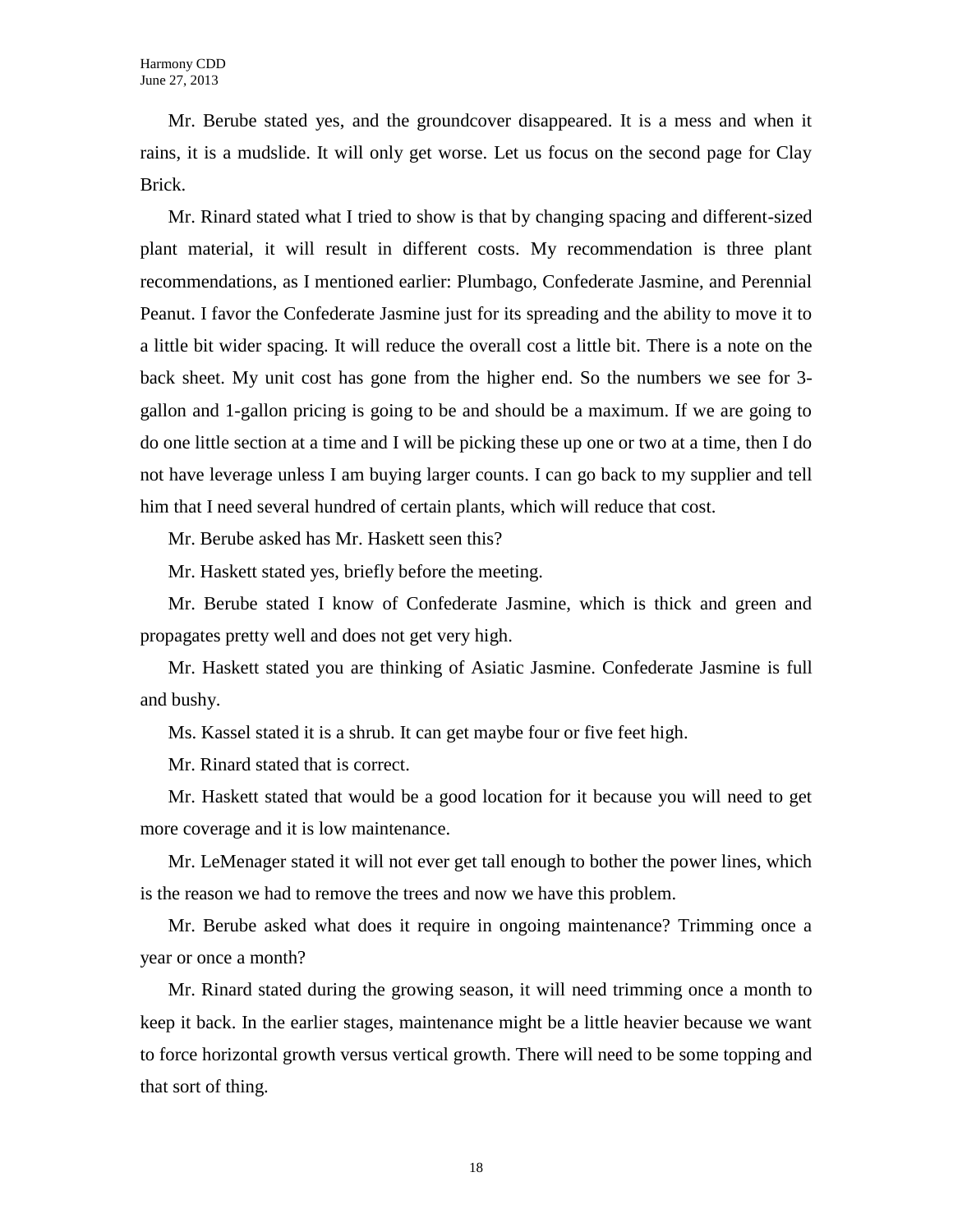Mr. Berube stated the sheet lists 3-gallon plants and 1-gallon plants. I hear what you are telling me. Which one should we do? I think we have settled on the Confederate Jasmine at Mr. Rinard's recommendation.

Mr. Haskett stated our preference would be Perennial Peanut along the edge to stop any float because it is more dense and right on the ground and put Confederate Jasmine on the upper slope.

Mr. Berube asked if we go with that, what is the recommended spacing? Tell us the number.

Mr. Rinard stated if we do a band of Perennial Peanut, I would not go any wider than 24 inches.

Mr. Haskett stated I agree.

Mr. Rinard stated it would be on a staggered basis in three to five rows.

Mr. Haskett stated we can go with three rows.

Mr. Rinard stated for the Confederate Jasmine, I am fine with either 36 or 42 on the spacing.

Mr. Haskett stated 36 is a good number.

Ms. Kassel stated we still have about \$11,000 in that line item for this year.

Mr. Walls stated I do not know anything about these plants. Perhaps we can just give them direction.

Mr. Berube stated we can approve a not-to-exceed number.

Mr. Rinard stated I suggest \$7,000.

On MOTION by Mr. LeMenager, seconded by Ms. Kassel, with all in favor, unanimous approval was given to the proposal from Davey for landscape improvements at Clay Brick Road, in an amount not to exceed \$7,000, as discussed.

Mr. Rinard stated I will finalize the information in the morning and provide it to you.

Mr. Berube stated we do not need it by tomorrow morning. Just put it together and as long as you come in under \$7,000, I think we will be fine. Provide us with a final number when it is ready.

Mr. LeMenager stated we knew when the trees were removed that this area was going to be a problem. We probably should have been more proactive in addressing it, to be honest.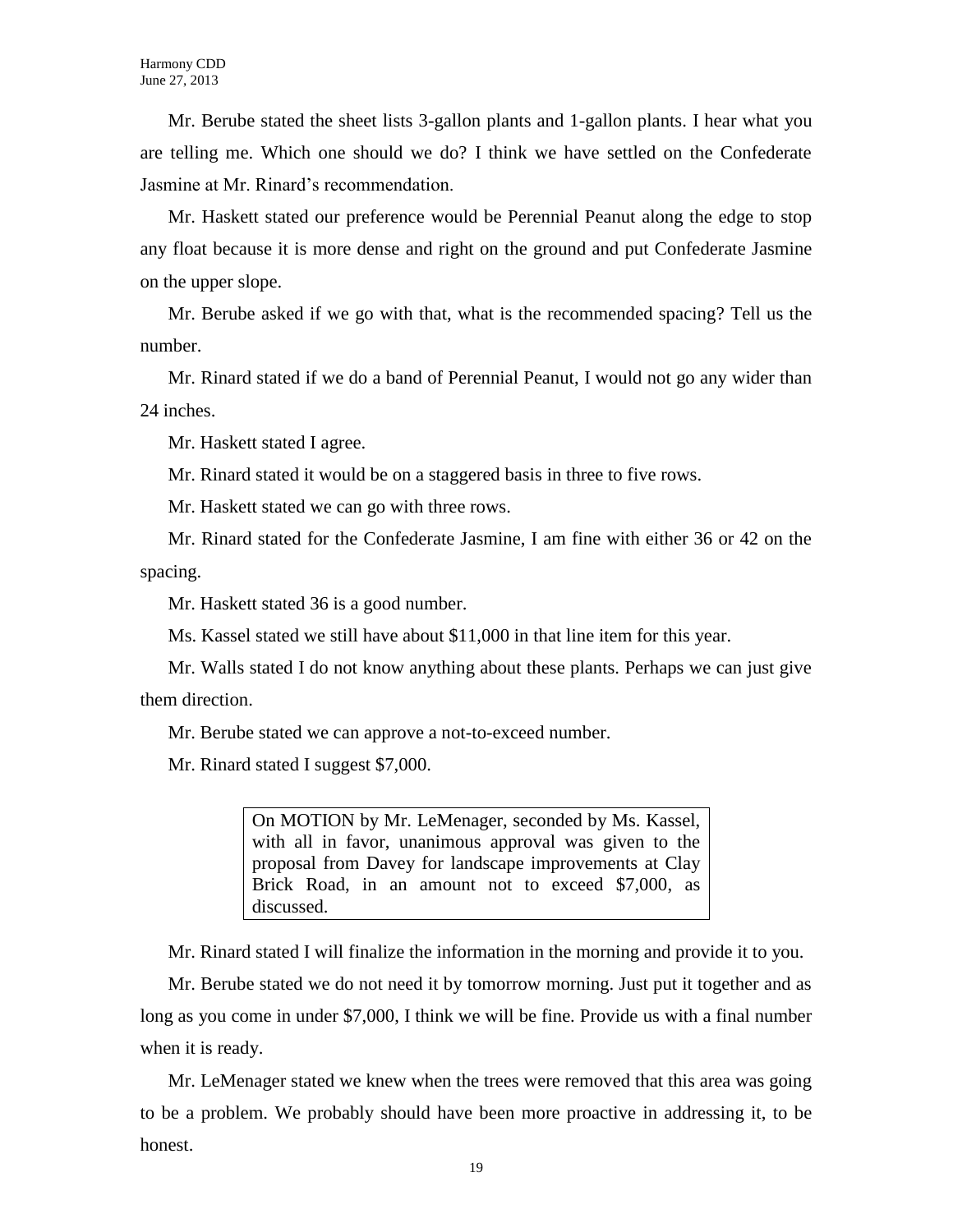Ms. Kassel stated then we can choose some other areas to address.

Mr. Berube stated Ms. Kassel has reviewed the areas, so you should make recommendations.

Ms. Kassel stated I am seeing this information for the first time.

Mr. LeMenager stated we do not have to decide right now. We can decide next month. We are not going to do any planting during the hot summer, are we? I do not think we are going to install plants in July.

Mr. Berube stated he is going to plant Clay Brick now.

Mr. Rinard stated it is entirely up to the Board.

Mr. Berube stated Cat Brier and Indiangrass are shown as TBD.

Mr. Rinard stated that is the section from Cat Brier to Indiangrass from the turnabout at Indiangrass up to the golf side on the east side. I still have some work to do, but I wanted to show we are looking at that area. I need to verify some things as far as irrigation is concerned. That area basically lends itself more to changes than maybe many of the other areas. The tree canopies and the shade that has developed over the years have had some impact on what are predominantly grasses underneath those canopies. I have listed some ideas and choices for that area as well as the costs associated with the materials.

Mr. Berube stated the area is a main roadway and fronts the golf course. It needs sprucing up. It comes remarkably close to the number Ms. Kassel just mentioned as remaining. I am not saying to spend money just because we have it in the budget, but we have not done much for colorization this year, and we are running out of time. I was thinking of focusing on that area and suggesting we get \$4,000 worth rather than \$4,500. Does the rest of the Board have any comments? Shall we review the rest of these details and let them get started with this? Or do we want to hold on this one, let them do one project now on Clay Brick and consider this one next month?

Ms. Kassel stated you can authorize me to review this information and meet with Mr. Rinard and decide from there. This includes a lot of areas and I had not seen any of this before.

Mr. LeMenager stated I am fine giving Ms. Kassel a budget up to \$4,000, to agree with Mr. Rinard on what you want to do.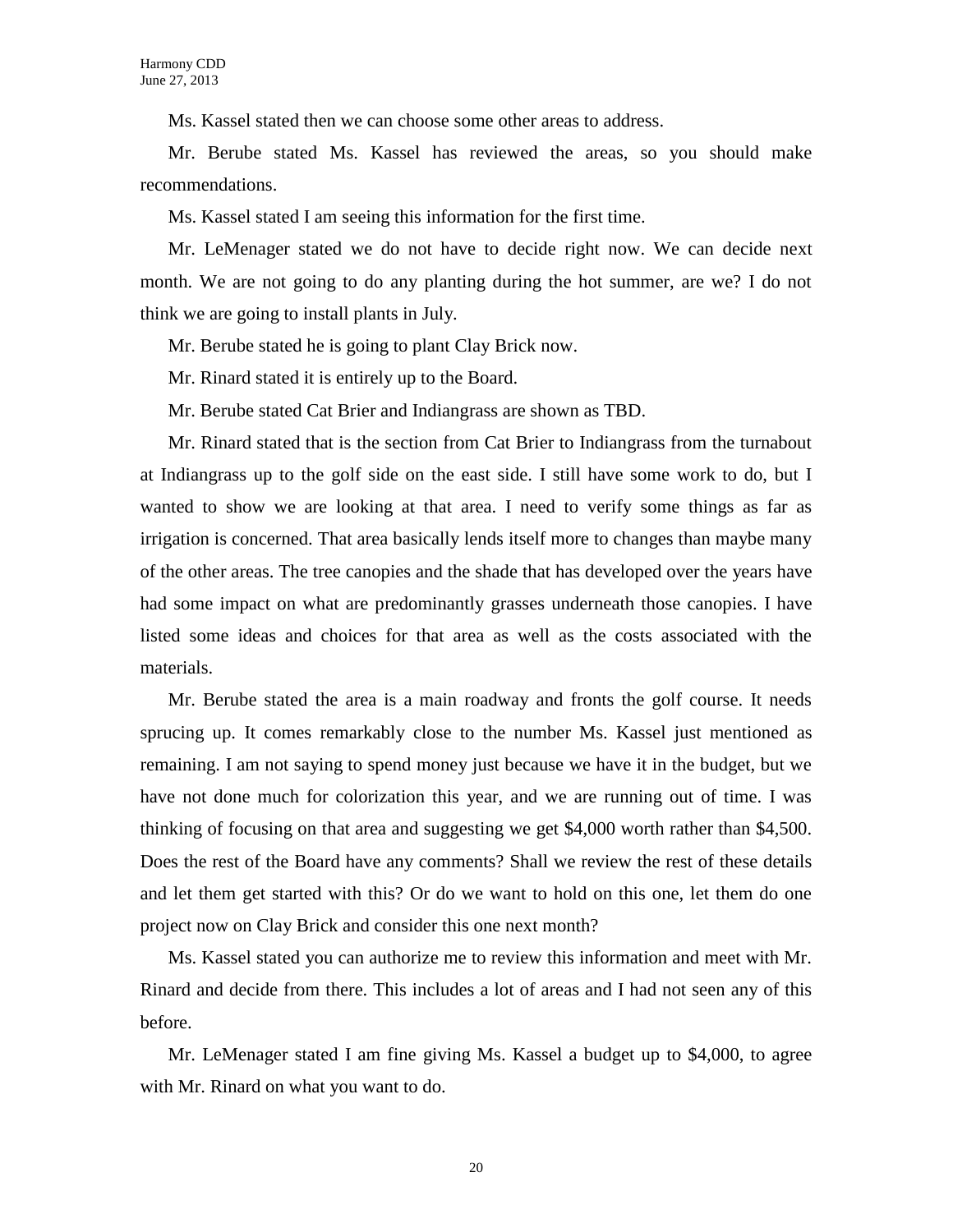On MOTION by Mr. LeMenager, seconded by Mr. Walls, with all in favor, unanimous approval was given to authorize landscape improvements as decided by Mr. Rinard and Ms. Kassel, in an amount not to exceed \$4,000, as discussed.

Mr. Berube stated do not let these projects impact the normal work schedule.

Mr. Rinard stated understood.

Mr. Berube stated we will work with Ms. Kassel's guidance as the year moves forward to try to complete most of these suggestions.

# **C. Dockmaster/Field Manager**

#### **i. Dock and Maintenance Activities Report**

Mr. Haskett reviewed the monthly field activities report as contained in the agenda package and is available for public review in the District Office during normal business hours.

Mr. Haskett stated the swing set at the dog park has been installed.

Mr. LeMenager stated I saw people swinging on it already.

Ms. Kassel stated I have seen people using it every day.

Mr. Haskett stated we received a lot of good comments about the swings being in that park. We are renovating some existing picnic tables for about \$200 instead of \$1,200 for new ones. Mulch was done and trees were added, and it came in under budget.

Mr. LeMenager stated now that we are fully staffed, my wife would like to know when you are going to start power washing the sidewalks again. That seems to have slipped a bit, and there are some areas that are getting dark and dingy.

Mr. Haskett stated I totally agree with you. At the next meeting, I will have a schedule to present.

Mr. Berube stated we probably do not want to perform that work during the summer.

Mr. Haskett stated there are some areas, such as Town Square, where if algae is growing, they will spray it and treat it and then pressure wash it. For the main areas, I think we should concentrate on grinding the cracks and raised panels, and then pressure wash as we can. It will come together.

Ms. Kassel stated I am tripping on a lot of the sidewalk panels.

Mr. Berube stated yes, that will be a big project. When we pressure wash the sidewalks, do we just use plain water in the pressure washer?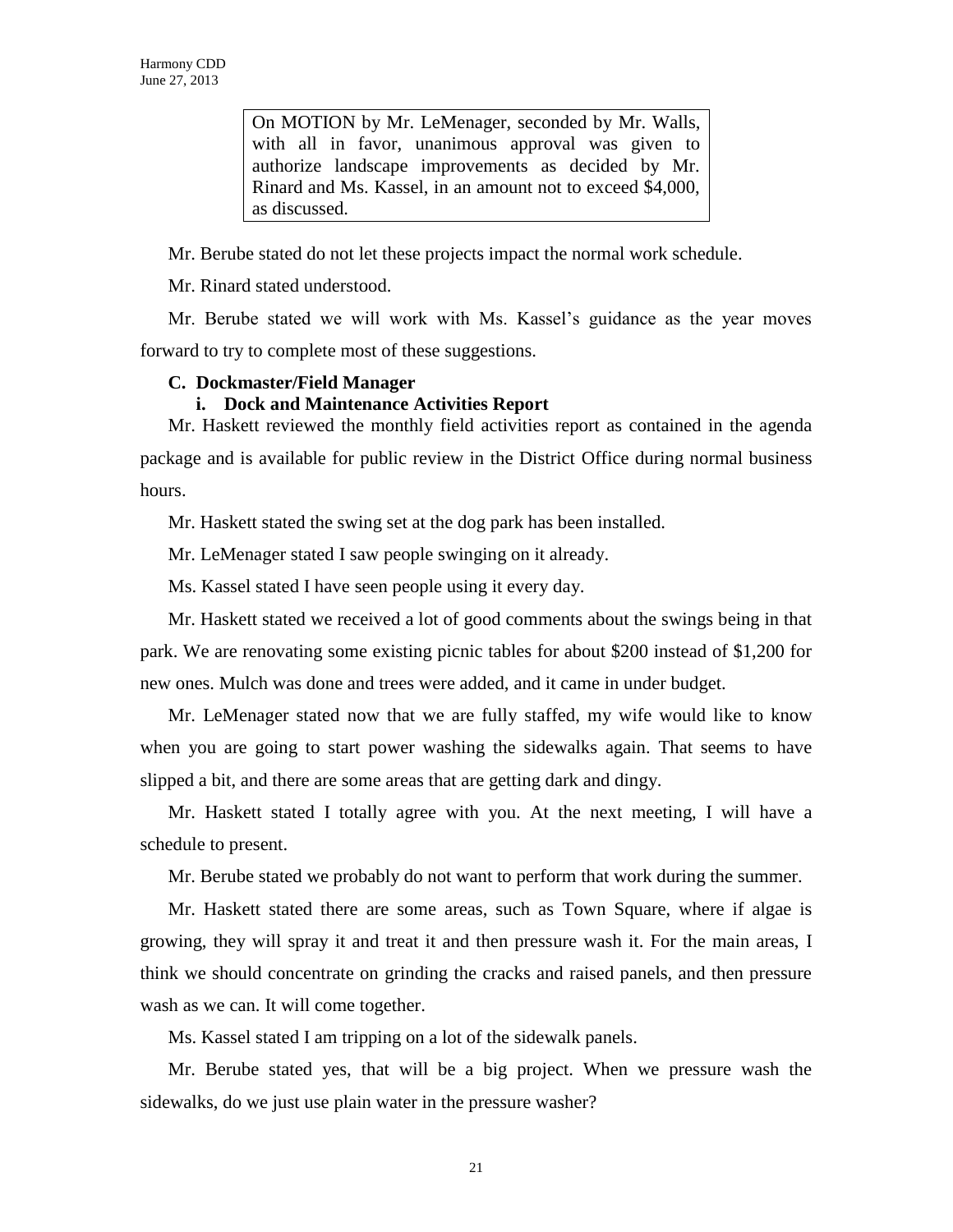Mr. Haskett stated yes, it is plain water and there is a power broom in the pressure washer that whirls around.

Mr. Berube stated it is very labor intensive.

Mr. Haskett stated it does not seem to be. It is what you make of it. In the past it was labor intensive.

Mr. Berube stated I do not know if this is practical or not, but I have seen a product sold in the warehouse called Once and Done. It is an environmentally friendly product used for sidewalks, fences and anywhere you have mold. They claim that it is as simple as spraying it on with a pump sprayer, and the mold and mildew go away. It leaves a protective barrier behind it. I will get some information on it and let you decide if you want to use it. The cost is \$30 per gallon, but you dilute it some. I do not know how far it goes. Rather than spending all this time hooking up a machine and the water, it was something I thought of.

#### **ii. Buck Lake Boat Use Report**

Mr. Haskett reviewed the monthly boat report as contained in the agenda package and is available for public review in the District Office during normal business hours.

Mr. Haskett stated Ms. Rosemary Tschinkel has been doing a good job colorizing the boat list. She shows cancelations, double bookings and things like that. Boat usage has definitely gone up.

Mr. Berube stated it is interesting to note that 35 out of 44 boat trips occur on either Saturday or Sunday, 90%, and only three of those are kayaks or canoes.

Mr. Haskett stated that is correct, and the least busy day is Monday, understanding that the boats are not available at all on Tuesdays. If you ever want to go to a reduced boat schedule for budgeting reasons, you could have them available Wednesday through Sunday and not Monday or Tuesday. Just something to consider for the future.

Mr. Berube stated let us not do that.

Mr. LeMenager stated Mondays have more holidays.

Ms. Kassel asked how much will we really save for our staff not working with boats on one day?

Mr. Berube stated I was just thinking about scheduling for the staff, but we have three employees now. So I do not think having the boats operate on Mondays is a huge crisis.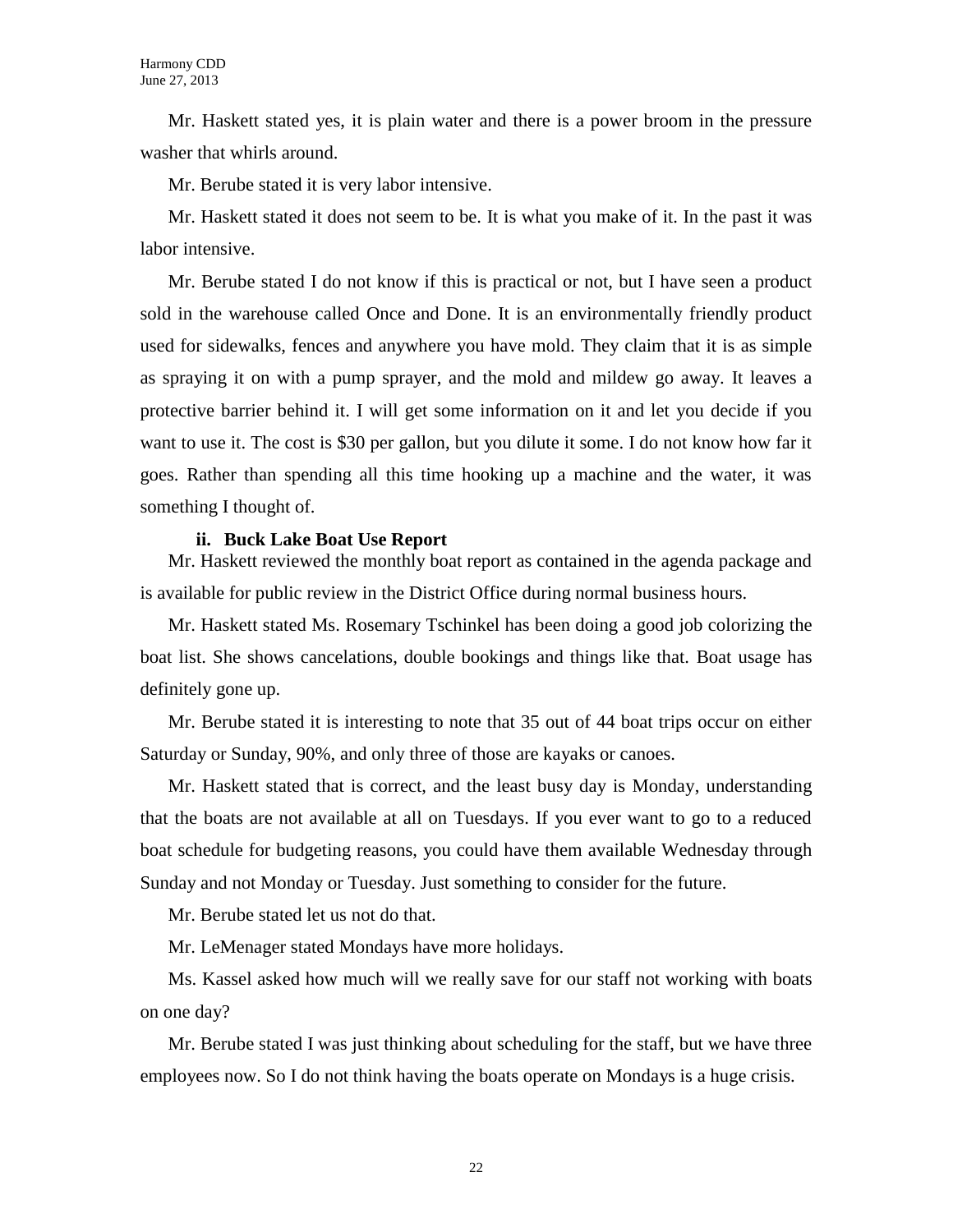Mr. Haskett stated it is not a problem during the winter, which is when it does get busier on Mondays. During the summer, we have to cover all those hours, so we are doubling up on staff and one less day will save some staff time. It is just an idea.

Mr. Berube asked is all our staff on board now?

Mr. Haskett stated yes. All three employees are doing fantastic. Schedule beginning on June 24 is from 7:00 a.m. to 7:00 p.m. for boat use. They are taking instant reservations on the phone if people call, and that is working out quite well. Weekends have been really busy. We got the sailboat back last Tuesday and put it in the water. There are a few people who use it who were waiting for it to come back. All the boats are in service and there are no issues. The water level is up, so we are having less fishing line issues.

#### **iii. Consideration of Irrigation Services Proposal**

Mr. Haskett stated I provided a proposal from Insight Irrigation. We discussed eliminating two phone lines from Century Link, and this is a proposal that would address that. It would use the internet signal at the golf maintenance facility, merging any signal wireless over to the weather station, and then it will bounce it back via the internet to our computer.

Mr. Berube stated it was my impression that we have two weather stations.

Mr. Haskett stated we have one weather station, we have a CCU and a rain can. There are rain cans at both the Swim Club and the golf maintenance building.

Mr. Berube stated there are two telephone bills.

Mr. Haskett stated that is correct.

Mr. Berube asked are there two telephones for one weather station?

Mr. Haskett stated I have asked that question, but I still do not understand the answer. I am told there is a phone line to call in as well as a phone line for it to receive, but I may be wrong.

Mr. Nicholas stated I think I remember that there is a line on each side to that. It is not wireless; it is two landlines.

Mr. Berube stated clearly this will eliminate two monthly telephone bills.

Mr. Haskett stated that is correct.

Mr. Berube asked will we need only one wireless bridge?

Mr. Haskett stated yes because it will all be done through the internet.

Mr. Berube stated so we will not have the need for cellular service.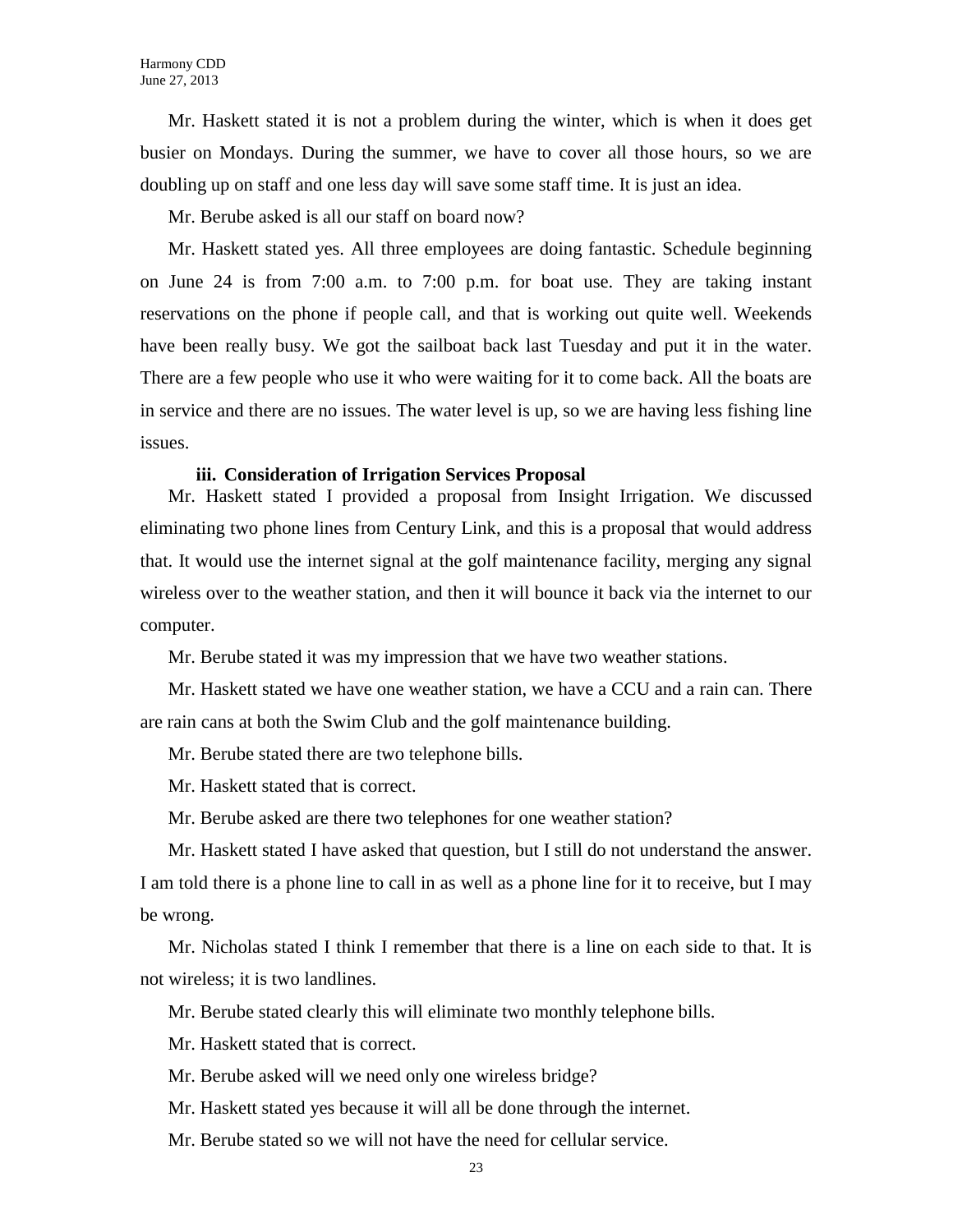Mr. Haskett stated no, because he will assign routing addresses and IP addresses and whatever he does for those modules.

Mr. Berube stated so this will be a shared internet service that the development company is paying for at this time.

Mr. Haskett stated that is correct.

Mr. Berube stated the down side is, if you decide to cancel your internet service here, we will have to pick that up.

Mr. Haskett stated yes.

Mr. Walls asked will there be any kind of fee to us for this service?

Mr. Berube stated not at the current time; they will be cooperative with us. The bottom line is we will save \$100 per month because that is what our phones cost. This proposal is \$2,200, so it will take 22 months to break even. Going forward from that point, we are saving money.

Mr. Haskett stated that is the way it appears.

Mr. Walls stated wireless equipment is finicky and has to be replaced often.

Mr. Berube stated I understand, but the telephone service is getting more and more expensive.

Mr. Nicholas stated dial-up is finicky, also. There are issues with those things. The rain gauges do not always register correctly.

Mr. Berube stated we will be getting a new weather station as part of this, which eliminates a weather station that may fail.

Ms. Kassel stated I thought we were going to wait until we needed to replace the weather station to go with wireless.

Mr. Berube stated the proposal is to convert an existing modem and enable weather to a wi-fi-equipped weather station. It is the same weather station.

Mr. Haskett stated it is just modules.

Mr. Nicholas stated the cost would be \$6,000 if it included a weather station.

Mr. Berube stated computers get less expensive all the time.

On MOTION by Mr. LeMenager, seconded by Mr. Farnsworth, with all in favor, unanimous approval was given to the proposal from Insight Irrigation to convert the weather station to a wireless system in the amount of \$2,200, as discussed.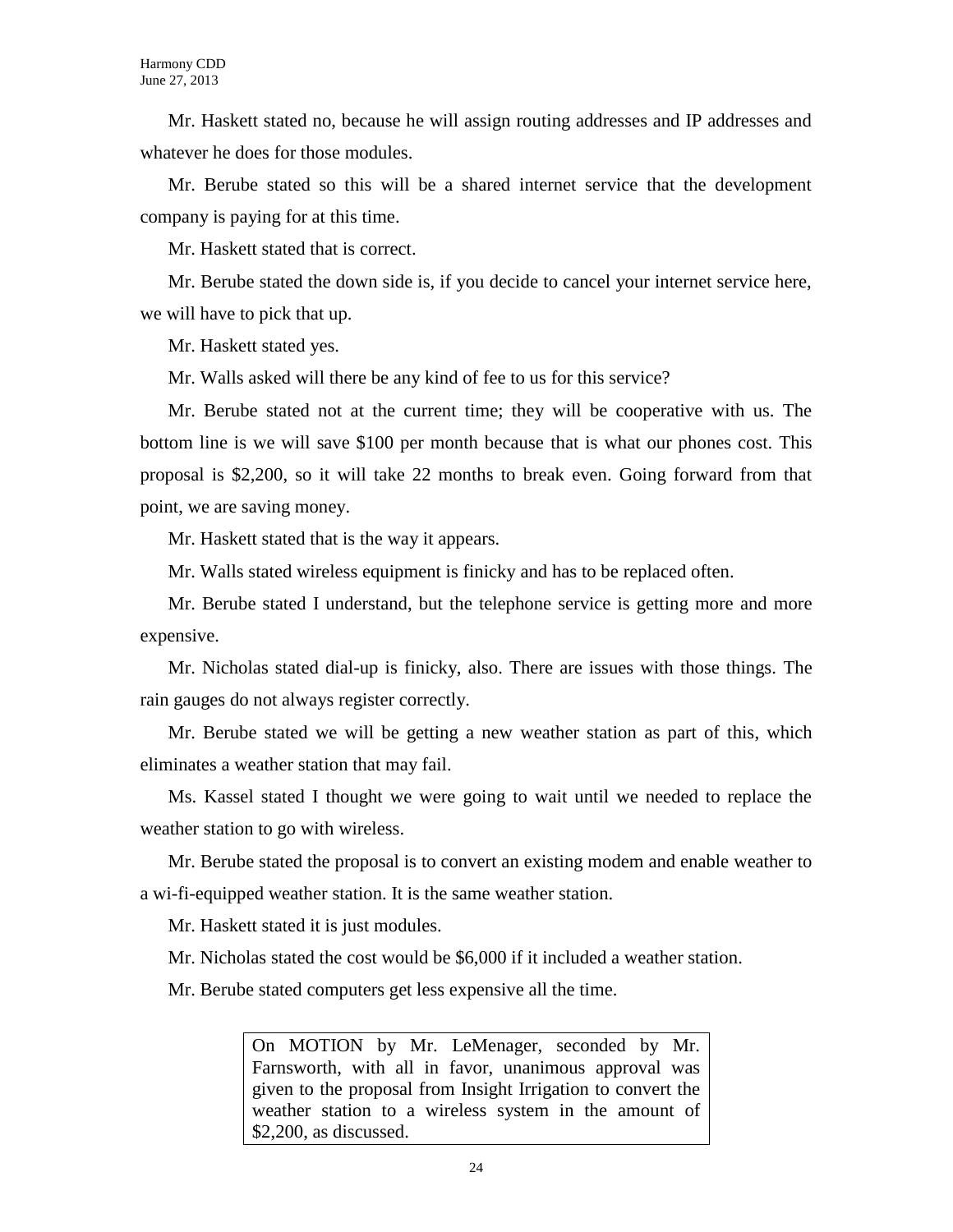#### **iv. Pool Heater**

Mr. Haskett stated the backup pool heater went out a year or two ago. We held off last year on spending the money, but we need to replace it. It is included in the tentative budget. If we can get the contract signed now, they will get it installed in August when they are not busy, and they will bill us October 5, 2013, in our new budget year.

Mr. Berube stated this is \$1,000 less than the last time we received a proposal, which tells me they are looking for business.

Ms. Kassel stated it is only about \$350 less according to this proposal.

Mr. Haskett stated that was from 2009.

Mr. Berube asked was there a proposal since 2009? I thought the proposal was \$17,550.

Mr. Haskett stated it might have been, but he is giving us a discount if we install it during the summer.

> On MOTION by Mr. Walls, seconded by Ms. Kassel, with all in favor, unanimous approval was given to the proposal for a new pool heater to be billed in October, 2013, as discussed.

#### **v. Online Reservation System**

Mr. Haskett stated I have a packet of information that I will leave with you to review

at your leisure. It provides links and all the abilities of the system.

### **vi. Miscellaneous**

Mr. Berube stated Mr. Haskett was getting information from Mr. Moyer to proceed with the RFP for the dock. What is the status of that?

Mr. Moyer stated we have that information and it is being advertised.

Mr. Berube stated I did not see the advertisement in the agenda package.

Mr. Moyer stated we advertised it a week or 10 days ago.

Mr. Berube stated on the debit cards, there appears to be a 90-watt AC power adapter for a laptop.

Mr. Haskett stated yes, that is the AC adapter for my laptop that went out. It is the laptop that I use for the card access system.

Mr. Berube stated there is another charge that appears to be a plow blade from Tractor Supply.

Mr. Haskett stated yes.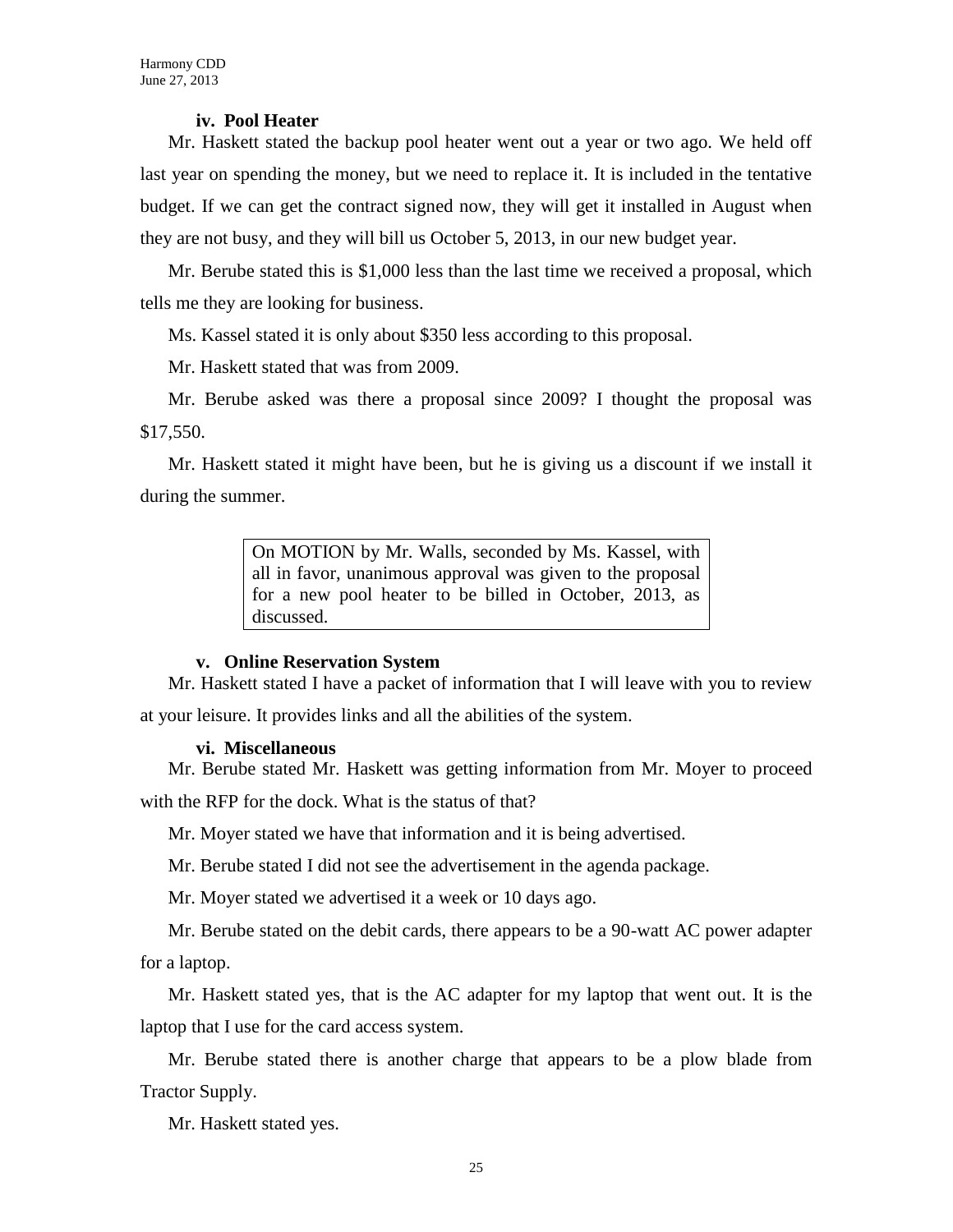Mr. Berube asked does this have to do with the Lakeshore Park area?

Mr. Haskett stated yes, it was cheaper to purchase a plow blade that can be used for each project than it was to hire a contractor to fill everything back in.

Mr. Berube asked did we put it on a Bobcat?

Mr. Haskett stated we borrowed a little John Deere from the gracious staff at the golf course. It was inexpensive but it will last a while.

# **FIFTH ORDER OF BUSINESS Developer's Report**

There being nothing to report, the next order of business followed.

# **SIXTH ORDER OF BUSINESS District Manager's Report A. Financial Statements**

Mr. Moyer reviewed the financial statements as included in the agenda package and available for public review in the District Office during normal business hours.

Mr. Moyer stated we are 96% collected through the end of May. Last year at this same time, we were 94% collected, so we are right where we were last year. Anything that was not paid through the real estate tax bills will go through tax certificate sales, and we anticipate receiving all of our revenues. On the expenses, I am sure everyone looked at what we projected during the budget exercise we just had and noticed that we will be under budget at the end of the fiscal year and contributing to fund balance.

Mr. Berube stated I know it does not happen very often, but when people pay off their bond obligation, what happens to that money? How does it get accounted? Severn Trent receives a check for their obligation.

Mr. Moyer stated Severn Trent tells them the payoff amount, someone writes the check that Severn Trent receives on behalf of the District. That money is then sent to the trustee to be put in the redemption account. There are a variety of accounts in the bond issue. One is the revenue account, which is where we send our money that we collect from assessments to pay the annual principal and interest. When you pay off your debt assessment, that goes into the redemption account. At the next interest payment date, the trustee will call bonds and lower the principal.

Mr. Berube stated that can only apply for the 2001 bonds. Can the 2004 bonds be paid off early now?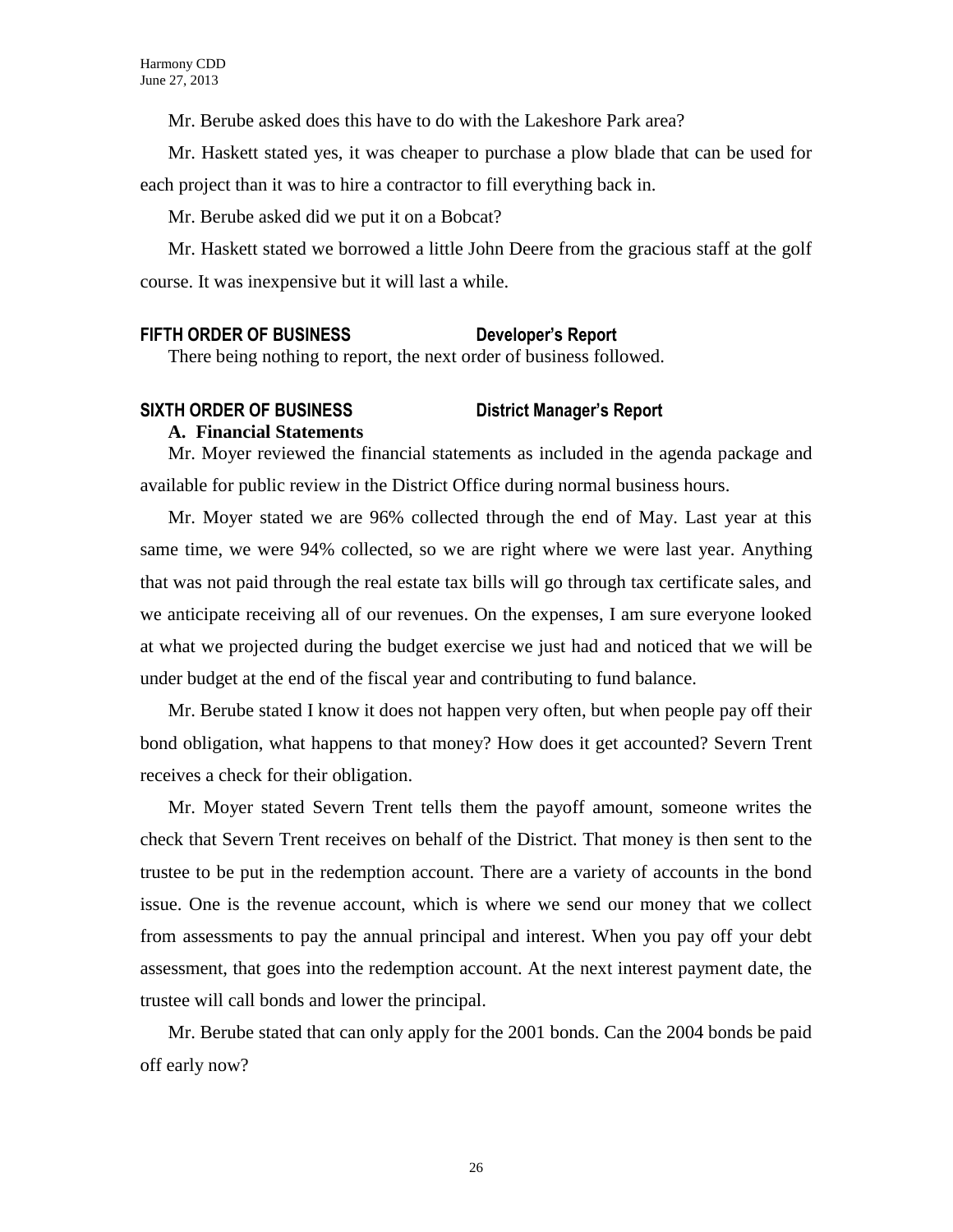Mr. Moyer stated the way the documents are set up, you can prepay at any time. The only person who cannot prepay, pursuant to the trust indenture and the agreements, is the developer. Once a home owner buys a lot, they can prepay any time they want.

Mr. Berube asked is this standard operating practice for Severn Trent and a normal thing for them? They do not need any special training? I know there is turnover sometimes.

Mr. Moyer stated no, this is pretty standard.

Mr. Berube stated the question becomes, if they receive a check for this, it does not go into the checking account but to the bond account.

Mr. Nicholas stated that is the \$12,000 in the budget. They have a separate person who takes care of those, Ms. Alice Carlson.

Ms. Kassel stated on the 2004 debt service, there is a deficit in terms of revenue in the amount of \$172,000.

Mr. Moyer stated that is a timing issue.

Ms. Kassel stated I figured as much, but I just wanted to check.

Mr. Moyer stated Mr. Walls asked the question a little differently. We show a line item called Deferred Revenue or Deferred Income. That means, since we direct bill the developer, we send a bill in September because they have to make their payment so we can get it to the trustee to make the November 1 payment. It ends up being deferred revenue under the accounting rules. We bill it and recognize it as income when we bill it, but we do not spend it until we are in the new fiscal year. The way to address that, if we want to make it simple for the public to understand, would be to adopt a budget amendment to add it into this year's revenues because that is when we bill it. Then at the end of the year, it all trues up. It does not have anything to do with when the developer pays his assessments. It has to do with in which fiscal year we identify it as a revenue.

Mr. Walls asked do you send them a bill that is greater than the budget each year?

Mr. Moyer stated yes.

Mr. Walls stated that is what was throwing me off. Their bill is separate from the budget.

Mr. Moyer stated that is correct, because their bill in September is to pay the November 1 payment.

Mr. Walls asked was this the issue that Mr. Nicholas raised last month?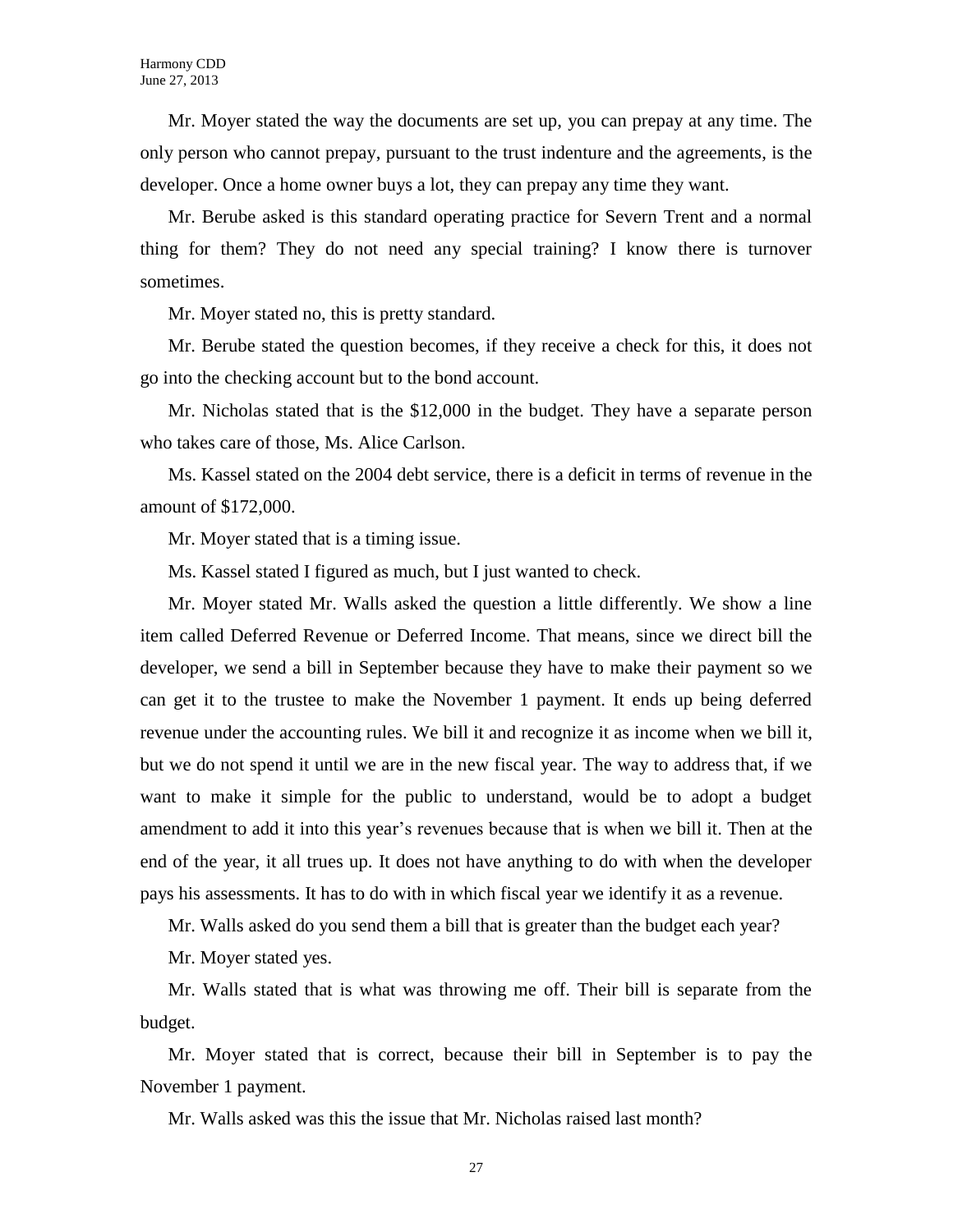Mr. Nicholas stated Mr. Berube was more on track with it. The application of some prepaid debt was throwing off the calculation. That is why they hired Ms. Carlson to audit that piece. I discussed it with Ms. Carlson, and I was satisfied that it was correct.

Mr. Berube stated it is not a fixed number from year to year.

Mr. Nicholas stated it changes depending on how many home owners pay off their debt assessment, which happened.

Mr. LeMenager stated you have until July 31 in case anyone wants to pay their's off.

Mr. Nicholas stated they were putting it in the wrong fund, but they straightened it out.

Mr. Farnsworth asked to whom do the home owners go in order to pay off that bond portion?

Mr. Nicholas stated they go through the CDD

Mr. Farnsworth asked who do they see specifically?

Mr. LeMenager stated I just requested that information, and I received a letter. I sent an email to Ms. Burgess and asked who to contact, and it is Ms. Luvinia LaCap. She will send you a letter in an email.

Mr. Nicholas stated we track the balance from time to time for various lot types.

# **B. Invoice Approval #158 and Check Run Summary**

Mr. Moyer reviewed the invoices and check summary, which are included in the agenda package and available for public review in the District Office during normal business hours, and requested approval.

> On MOTION by Mr. LeMenager, seconded by Mr. Walls, with all in favor, unanimous approval was given to the invoices, as discussed.

# **C. Public Comments/Communication Log**

Mr. Moyer reviewed the complaint log as contained in the agenda package and available for public review in the District Office during normal business hours.

# **D. Website Statistics**

Mr. Moyer reviewed the website statistics as contained in the agenda package and available for public review in the District Office during normal business hours.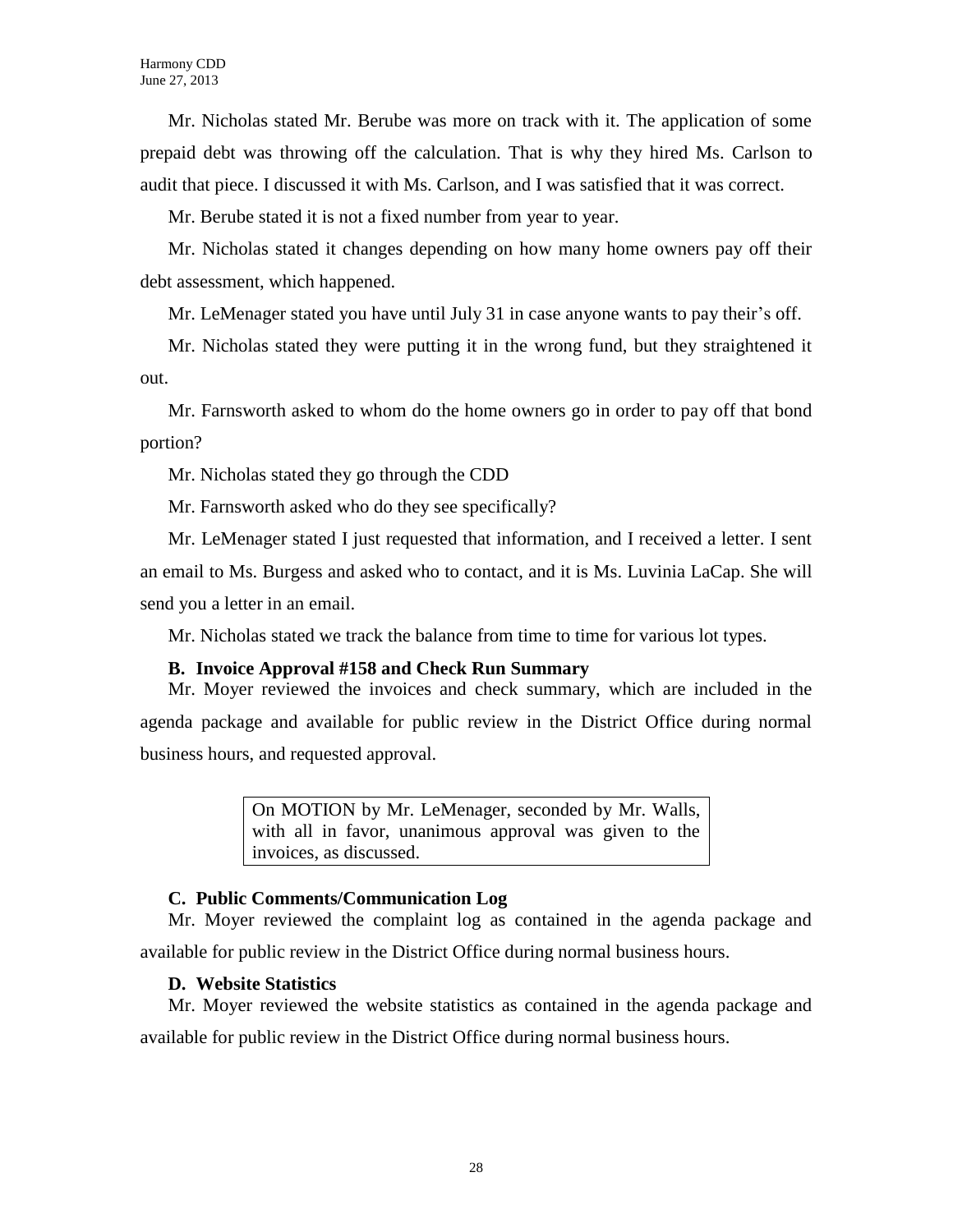#### **SEVENTH ORDER OF BUSINESS Staff Reports**

#### **A. Attorney**

Mr. Qualls stated I want to commend the way you handled the discussion on the enforcement of rules. The Statutes make it clear that you have no police power, but you can contract with the appropriate agencies, which is exactly what I heard happening. Well done on that. I know it is hard for residents to understand that this body simply manages infrastructure. I just handled a separate matter regarding an ADA complaint for a client. If you are not ADA compliant, then you have to get ADA compliant where it is readily achievable. That means capable of doing so without much cost or effort. It is a really tough thing to argue. Here is my observation based on my activity and swimming with my kids at a house we rented in a CDD. I have noticed an influx of ADA-type measures. I am seeing actual lifts installed at all the pools that lift people in and out. I want to put that on the record for the Board to be aware and it is something to think about as you are planning for the future. I did not know the best time to bring it up, but I wanted to mention it because if something did happen, you would look to me and ask why I did not bring it up sooner.

Mr. Berube stated we had a general discussion in the past and I presume that Mr. Haskett is staying on top of the legal requirements for that. At this point, I believe that somehow we are either exempted or in a grace period because I do not see anything showing up at our pools.

Mr. Moyer stated you are in a grace period. They adopted new regulations. We are probably subject to those. Everyone tried to abide by the rules and ordered equipment, and no one can make the equipment. So they deferred that and I think we are still in a grace period. It does need to be addressed. It will be \$8,000 to \$10,000 per pool for a lift. They are not very attractive.

Mr. Berube stated I have noticed them springing up at hotels. There is a wide variety available. The ones I have seen are still under the blue covers and have never been touched. I will say there are some available that are a lot cheaper, but I have noticed a lot of pools that used to have a hot tub and a pool, and the hot tubs are covered and tiled over. Rather than spending the money to put a lift in the hot tub, they are closing them down.

Mr. Haskett stated that was another result.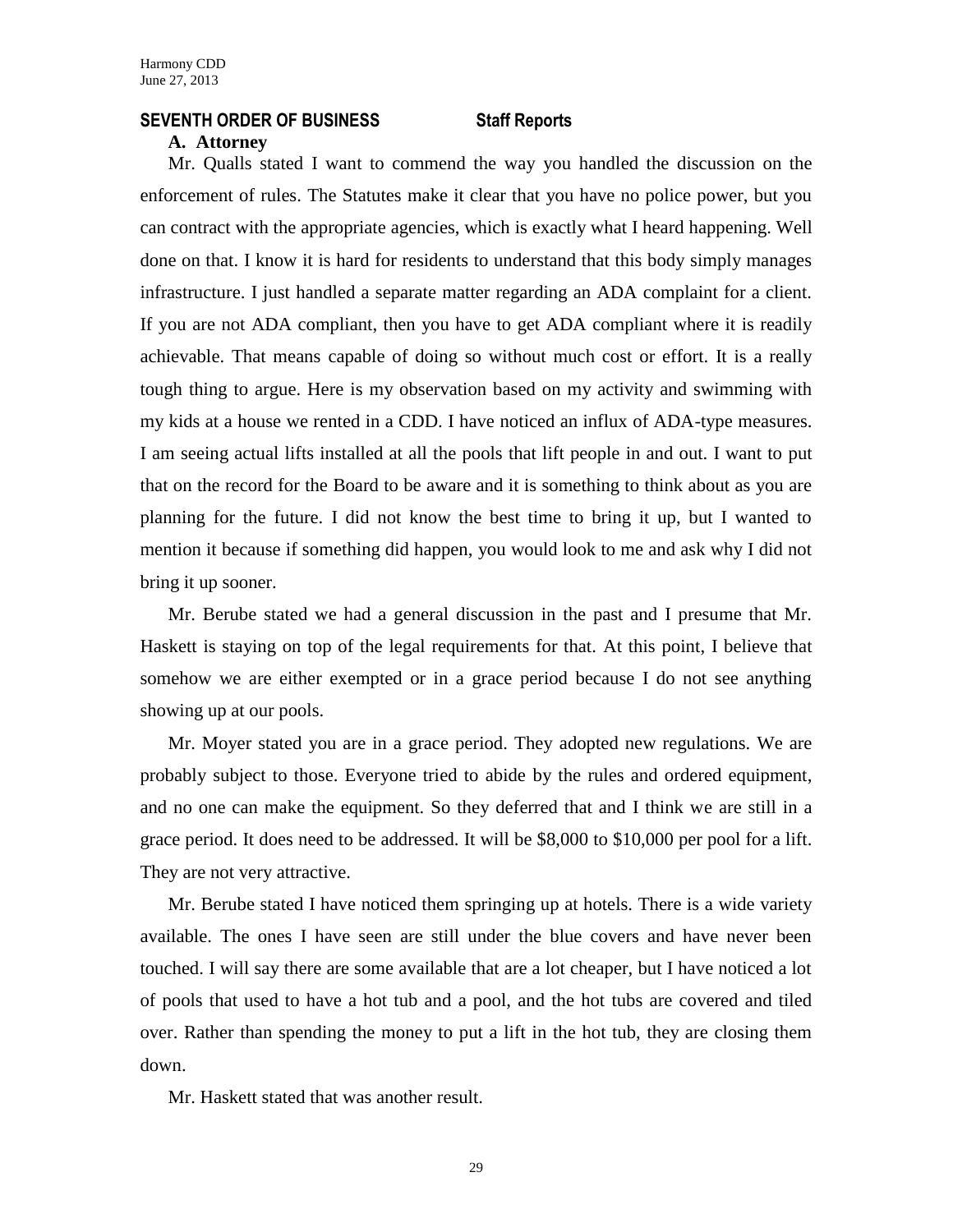Mr. Berube stated we have a kiddie pool, which seems ridiculous, and we have discussed some alternatives with others on Facebook, and we know what people are saying. What is the deadline?

Mr. Haskett stated it keeps moving. It was March 2012 and then they extended it. It is in litigation.

Mr. Nicholas stated all the hotels we run are starting to do it. There is one in St. Cloud at the recreation center that stops my dad from using the pools because you cannot get in and out. We talk about the use of it and the fact is, some people need that equipment. It is a reasonable accommodation if you provided it at one pool first instead of not having one at either pool. I think the demonstration is the attempt at accommodation.

Mr. Qualls stated there are occasions where you have serial filers, people who go around and file complaints, which is what happened with my client. What we argued is that the judge should put in a stay. We are going to fix this and we do not need someone to sue us because we are taking steps to fix it now. It is a weird standard: is it readily achievable, is it capable of being done without much expense or effort. That can be argued either way. I think as long as you are taking steps to address it and you are looking at taking those measures, you should be fine, but it is something you have to do. It does not matter when your facility was constructed. You are always supposed to be in compliance with ADA.

Mr. Berube stated the key is that we do not have a deadline right now.

Mr. Haskett stated we should do it. I would like to see the use of a portable lift, not portable that we have to move it around all the time. But if it is off season, it will not be there. You know they will be used as diving boards and damaged so that the people who need the lift will not be able to use them at some point.

Mr. Berube stated I have been looking at them carefully, and the ones I have seen sit on the side of the pool with a cover over them. The latest ones have a controller that you snap into the unit as a battery. They are locked to keep kids from playing with them, and there is a sign that says if you want to use the lift, go to the front desk and get the remote controller and the key for the lock. Every single one I have noticed has been locked in some way because they do not want people playing with them or on them. As long as we do not have a firm deadline, we will move forward.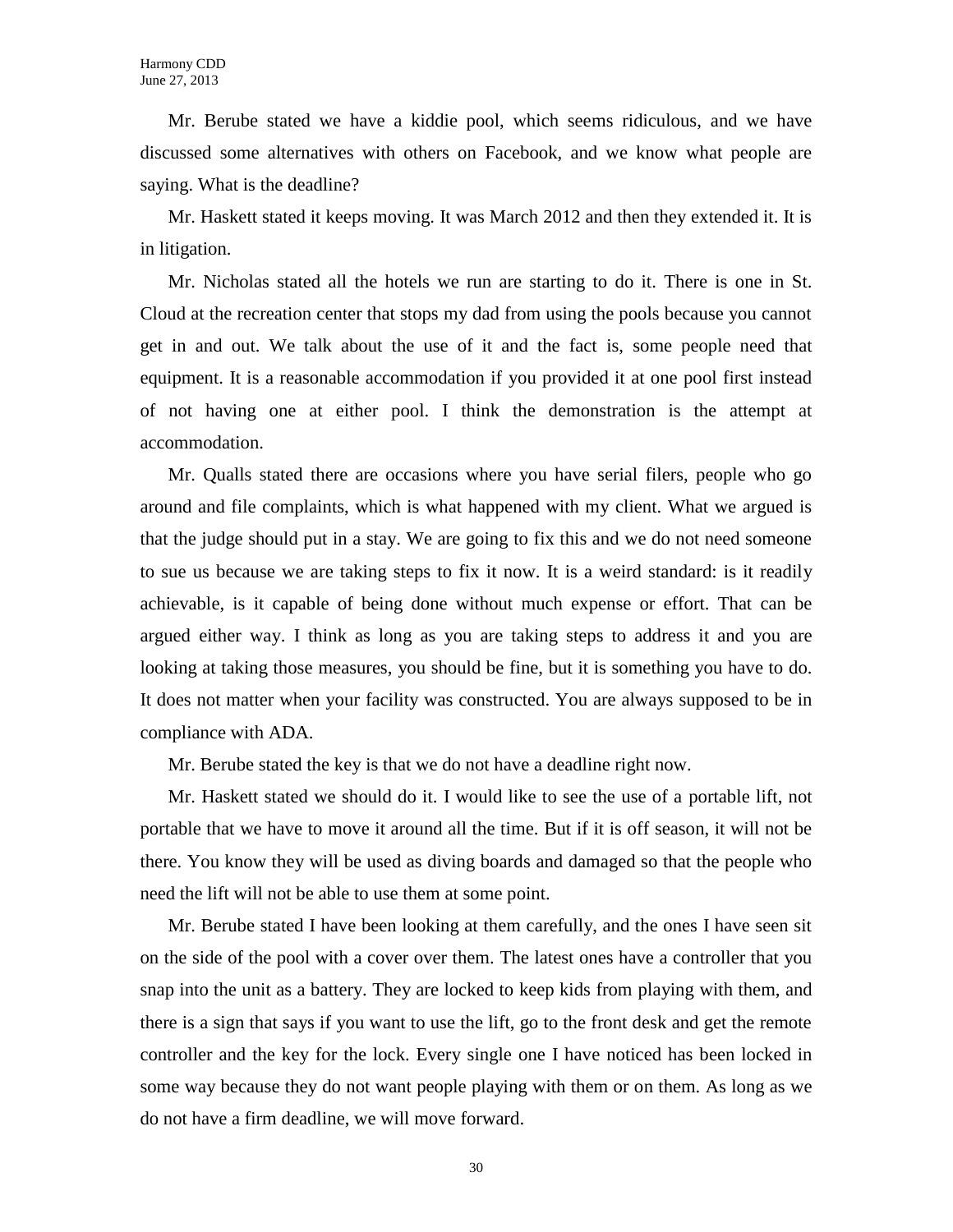Mr. Qualls stated I will research it. That is the law, so the only sound advice I can give you is to say you need to abide by the law. Right now, I can argue that you are taking measures to look into it and get it done.

Mr. Berube stated that is correct and Mr. Haskett will look at the options that are available and consider the ones that are the best for us.

Mr. Qualls stated I also saw a sign that said if you need assistance to talk to the lifeguards, who can also help. I do not know the standard on that particular mechanism.

Mr. Berube stated if we are going to be handicap-accessible with a pool lift, then we probably need to be handicap-accessible going through the gate.

Mr. Nicholas stated you are.

Mr. Berube asked we do not have a curb anywhere? They can roll everywhere?

Mr. Nicholas stated you are fine in that regard.

Mr. Haskett stated they are ADA accessible.

Mr. Qualls stated just to educate the deputies who are going to help out, the way I like to say it is that you cannot prohibit access but you can regulate access to the pools. It is a public facility, meaning even people who are not residents here can use it, but they have to follow the rules and get the cards in order to use it. It is no different than a city pool. Yes, the public can use it, but you have to follow the rules to get into the pool. If you take in beer bottles, you will be kicked out.

Mr. Berube stated in talking with the deputies in the past, they are going to want a No Trespassing sign put in the pool area.

Mr. Qualls stated your rules say that any unauthorized use of the facilities is trespassing. If you want to have the sign as well, I can research if that is a necessity. You already have a fence.

Mr. Nicholas stated when you hire a deputy, you tell him what to do, and he does it. That is how that works.

Mr. Haskett stated there is verbiage on the signs that says if you enter by any other means than the access card, it is considered trespassing.

Mr. Berube stated I think the deputy himself will be a better No Trespassing sign than anything else.

Mr. Nicholas stated they are great. We just need to come up with the language to educate them on what we are looking for.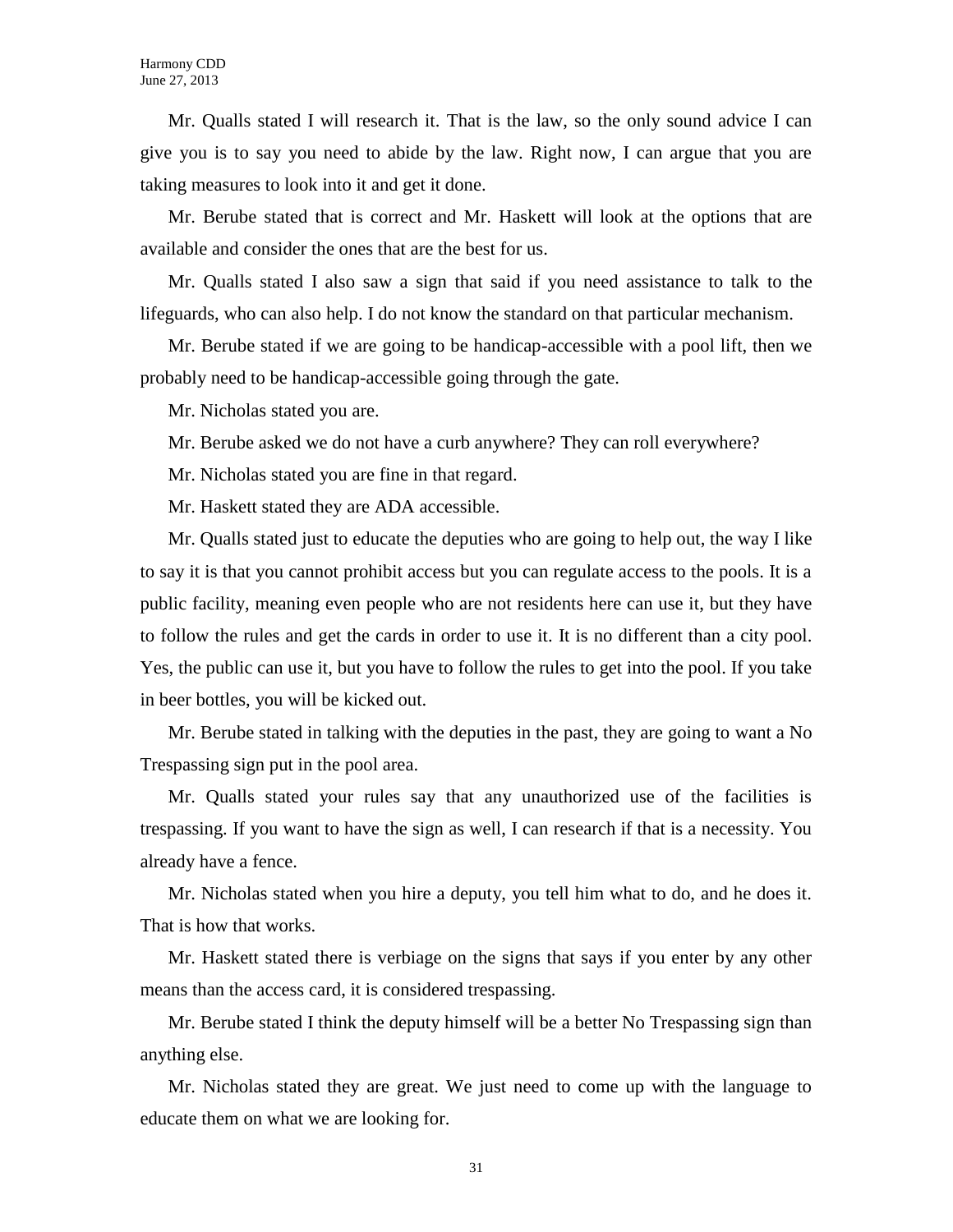#### **B. Engineer – Reserve Study**

Mr. Boyd stated I took what we had done previously what we are calling a reserve study, but it is not a true reserve study. We came back with some of the frequencies to be a little more conservative. Then I estimated the approximate year when each item on the list had been completed. I applied the lifetime to it, and then we totaled up the dollars against each year compared to if you had about \$50,000 in continuing reserves. It validates that it is about the right number, and if you continue to put that aside, you should be in good shape. It is a snapshot of where you are today. As new neighborhoods come online and we have new facilities, then there will be new rows to add to this.

Mr. LeMenager stated you started this from zero.

Mr. Boyd stated that is correct.

Mr. LeMenager stated clearly, we have \$185,000 in reserves.

Mr. Boyd stated that is correct, so you are already ahead.

Mr. Haskett stated this report shows C-1 and D-1 as having a resurfacing or a last renovation in 2009. I do not recall that.

Mr. Boyd stated we did a resurfacing and an overlay of the alleys about 2009.

Ms. Kassel stated not that I recall.

Mr. Haskett stated we have done some patching. The overlay was done about 2003 or 2004.

Mr. Boyd stated I will go back and check. I recall that we awarded a contract in 2009 to do some pretty heavy renovations in the oldest alleys.

Mr. LeMenager stated I seem to recall that, as well.

Mr. Haskett stated I will go back and look.

Ms. Kassel stated I asked Mr. Boyd to include some inflationary adjustments to some of the costs. We can take an annual figure and then calculate that in terms of the number of years ahead that we have to replace it, and add it to the current cost so we have a better idea.

Mr. LeMenager stated the way you resolve that is you update this each year. So you will do it in current dollars each year. Your objective is how much we should put in this year.

Mr. Boyd stated that is correct.

Mr. Berube stated another way you can do it is to start with our baseline of \$50,000. If you want to account for inflation and new things coming online, just add 10% to it